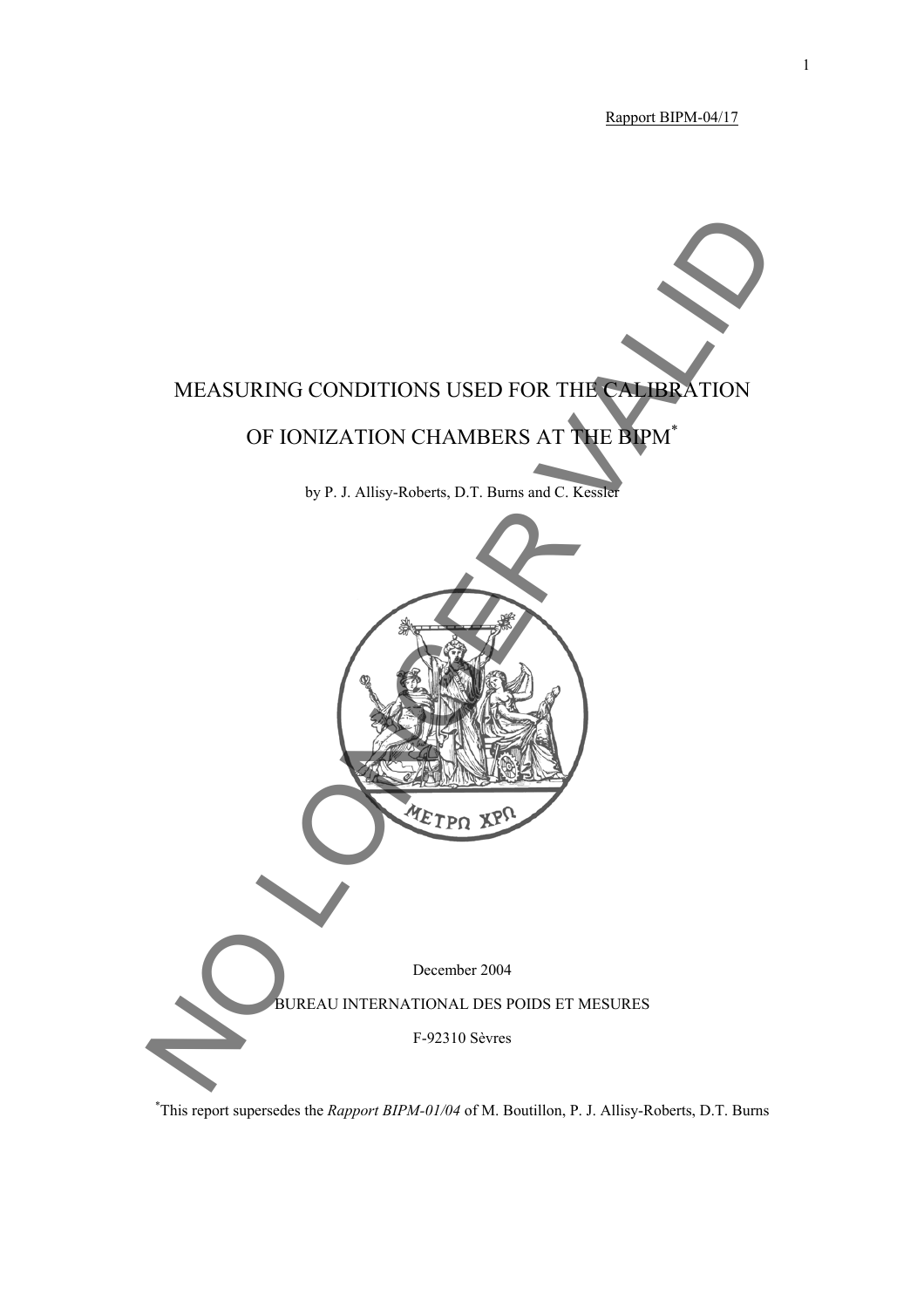#### **Table of contents**

|            |                                                                                                                        | page |
|------------|------------------------------------------------------------------------------------------------------------------------|------|
| I.         | Introduction                                                                                                           | 3    |
| Π.         | General remarks                                                                                                        | 3    |
| III.       | Calibration in terms of air kerma (x-rays, ${}^{60}Co$ , ${}^{137}Cs$ )                                                | 4    |
| IV.        | Calibration in terms of absorbed dose to water $(^{60}Co)$                                                             | 4    |
| V.         | Calibration in terms of ambient dose equivalent ( ${}^{60}Co, {}^{137}Cs$ )                                            | 5    |
| VI.        | Use of calibration coefficients                                                                                        | 5    |
| VII.       | Calibration uncertainties                                                                                              | 6    |
|            | Table 1. X-rays (10 kV to 50 kV). Conditions of measurement at the BIPM                                                | 7    |
|            | Table 2. X-rays (10 kV to 50 kV). Physical constants and correction factors used in the BIPM determination             |      |
|            | of the air kerma rate                                                                                                  | 8    |
|            | Table 3. X-rays (10 kV to 50 kV). Estimated relative standard uncertainties in the BIPM determination of               |      |
|            | the air kerma rate                                                                                                     | 9    |
|            | Table 4. X-rays (100 kV to 250 kV). Conditions of measurement at the BIPM                                              | 10   |
|            | Table 5. X-rays (100 kV to 250 kV). Physical constants and correction factors used in the BIPM                         |      |
|            | determination of the air kerma rate                                                                                    | 11   |
|            | Table 6. X-rays (100 kV to 250 kV). Estimated relative standard uncertainties in the BIPM determination of             |      |
|            | the air kerma rate                                                                                                     | 12   |
|            | Table 7. <sup>60</sup> Co gamma radiation. Conditions of measurement at the BIPM                                       | 13   |
|            | Table 8. <sup>60</sup> Co gamma radiation. Physical constants and correction factors used in the BIPM determination of |      |
|            | the air kerma rate, and their estimated relative standard uncertainties                                                | 14   |
| Table 9.   | $60Co$ gamma radiation. Physical constants and correction factors used in the BIPM ionometric                          |      |
|            | determination of the absorbed dose rate to water at 5 g $cm-2$ , and their estimated relative standard                 |      |
|            | uncertainties                                                                                                          | 15   |
|            | Table 10. <sup>60</sup> Co gamma radiation. Physical constants and correction factors used in the BIPM determination   |      |
|            | of the ambient dose equivalent rate, and their estimated relative standard uncertainties                               | 16   |
|            | Table 11. <sup>137</sup> Cs gamma radiation. Conditions of measurement at the BIPM                                     | 17   |
|            | Table 12. <sup>137</sup> Cs gamma radiation. Physical constants and correction factors used in the BIPM determination  |      |
|            | of the air kerma rate, and their estimated relative standard uncertainties                                             | 18   |
|            | Table 13. <sup>137</sup> Cs gamma radiation. Estimated relative standard uncertainties used in the BIPM determination  |      |
|            | of the ambient dose equivalent rate                                                                                    | 19   |
| References |                                                                                                                        | 20   |
|            |                                                                                                                        |      |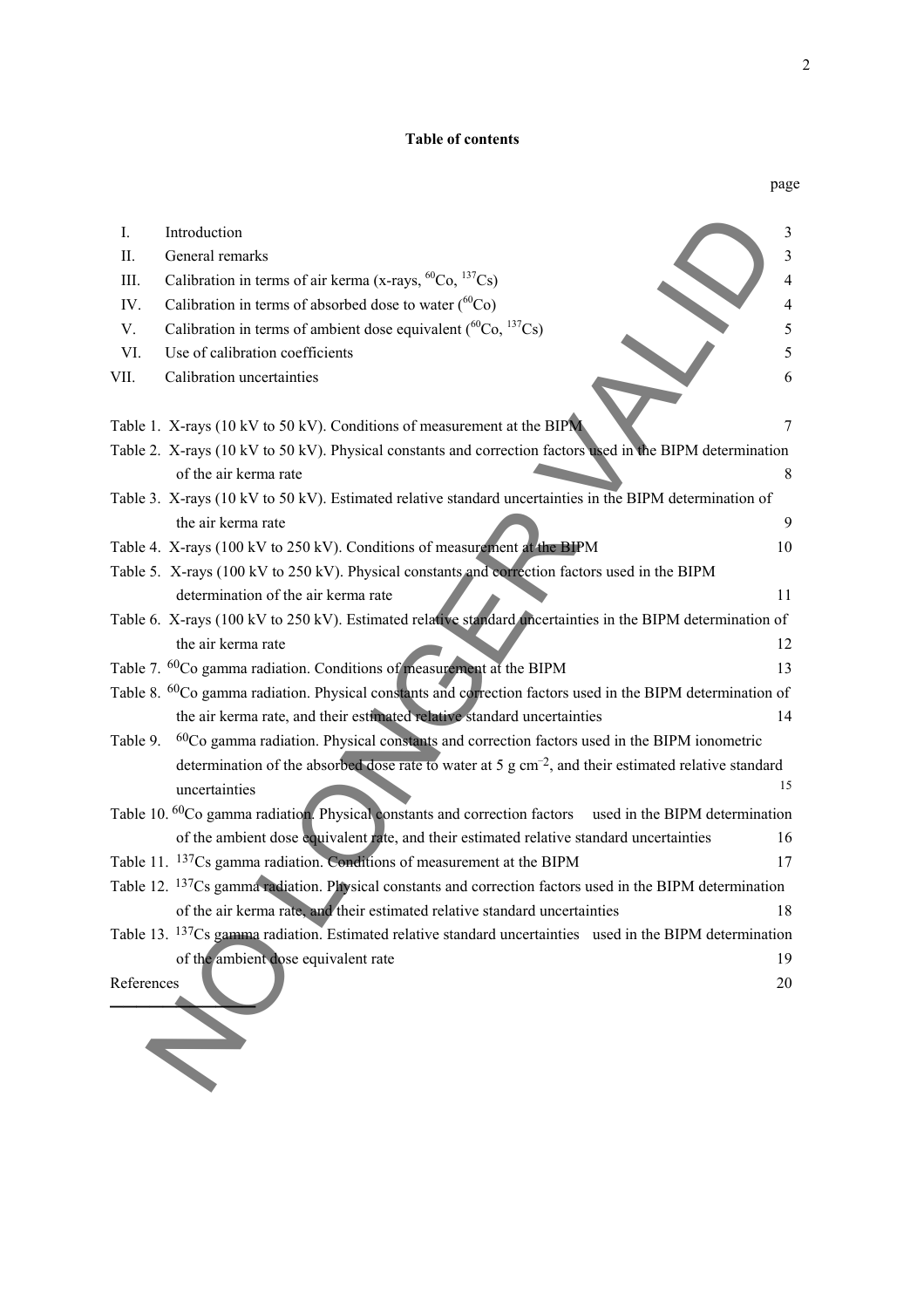**Abstract**. Information is presented on the experimental conditions used at the BIPM in the x- and γ-radiation beams for the calibration of secondary standards in terms of air kerma, absorbed dose in water and ambient dose equivalent, together with the uncertainties involved in the determination of these dosimetric quantities.

#### **I. Introduction**

The BIPM calibrates secondary standards (ionization chambers) for countries that are Member States of the Metre Convention. It works with a single, designated laboratory in each country for a given type of measurement. The calibrated instruments are then normally used as national references. For this reason, the chambers should be instruments of good quality; in particular, with respect to leakage currents and both shortand long-term stability. Their calibration coefficients must not vary significantly with the conditions of irradiation. **FORD CONSULTER CONSULTER CONSULTER CONSULTER CONSULTER CONSULTER CONSULTER CONSULTER CONSULTER CONSULTER CONSULTER CONSULTER CONSULTER CONSULTER CONSULTER CONSULTER CONSULTER CONSULTER CONSULTER CONSULTER CONSULTER CONSUL** 

Calibrations of ionization chambers are performed at BIPM

- in terms of air kerma in the low- and medium-energy x-ray ranges and in  $^{60}Co$  and  $^{137}Cs$  gamma radiations,
- in terms of absorbed dose to water in  ${}^{60}Co$  gamma radiation,
- in terms of ambient dose equivalent in  ${}^{60}Co$  and  ${}^{137}Cs$  gamma radiations.

The present report documents the conditions of measurement at the BIPM, the values for the physical constants and correction factors, and the estimated uncertainties in the determination of calibration coefficients.

#### **II. General remarks**

The reference plane is specified in terms of a distance from the radiation source or, in the case of low-energy x-rays, from the beam exit window. The reference point is the intersection of the beam axis with the reference plane.

For chamber types other than parallel plate, the chamber is positioned with its axis in the reference plane and with the stated point of measurement of the chamber at the reference point. For calibration in gamma radiation the chamber is used with the build-up cap provided. The orientation of the chamber is such that the number or text inscribed on the stem is facing the radiation source, unless a different orientation is indicated. Parallel-plate chambers are calibrated with the outer surface of the entrance window in the reference plane, unless a different surface is indicated, and with the entrance window centred on the beam axis.

All chambers are irradiated for at least thirty minutes, with the polarizing potential applied, before any measurements are made.

Note that the secondary standard chamber type NE2611 differs from the older type NE2561 in that the insulation ring near the top of the body of the NE2561 is eliminated. In the NE2561, the graphite cap is at the polarizing potential. The NE2611 is designed to work with modern electrometers with the case, chamber cap and body, and outer braid at earth potential. The electrometer amplifier floats at the polarizing potential and the central electrode and guard of the chamber are also at this potential.

The leakage current is normally measured before and after each set of measurements and a correction applied based on the mean value. A chamber for which the relative leakage current is high, and in particular for which the leakage is also variable, might be considered unsuitable for calibration. In this case, a study note is issued.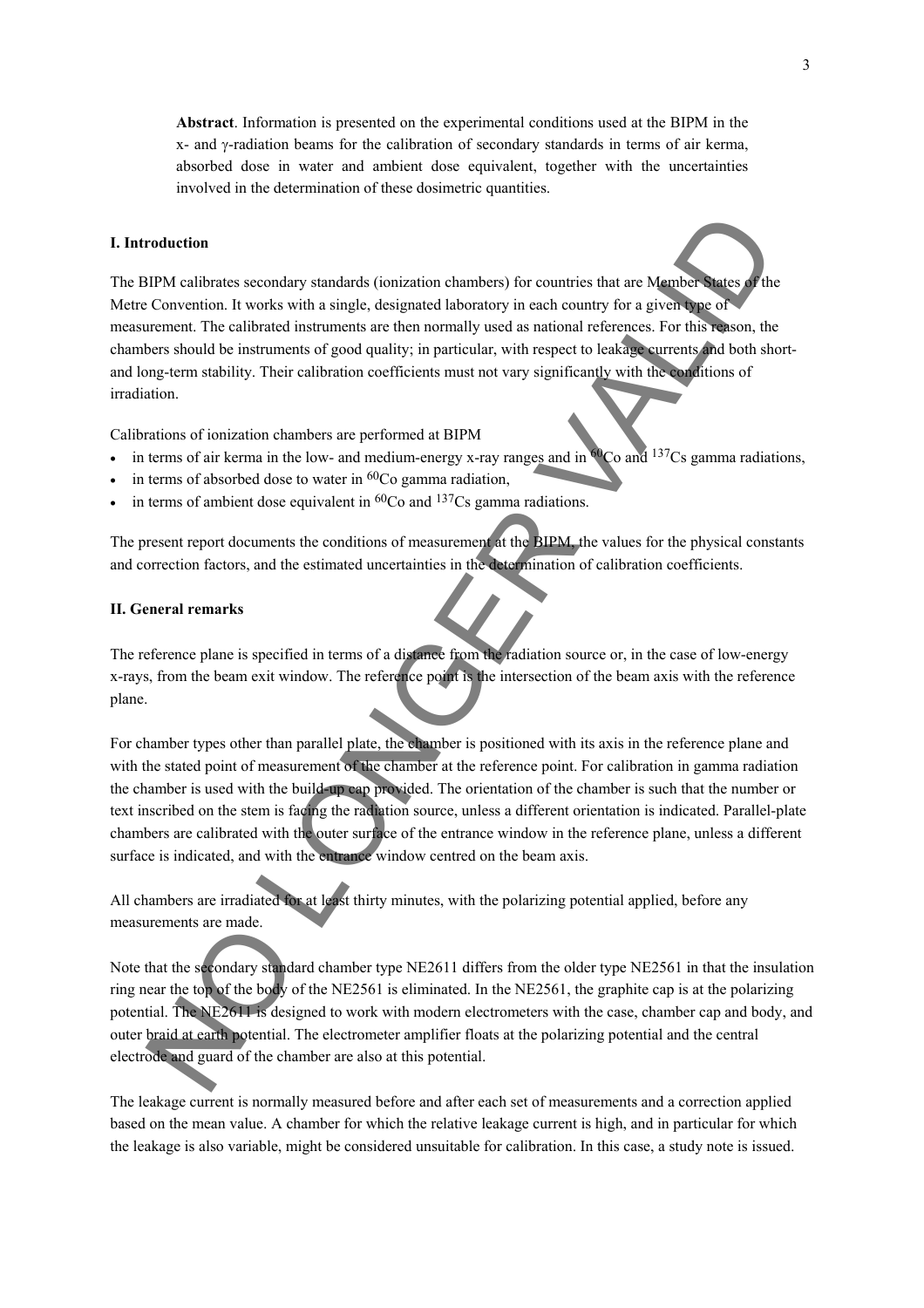The irradiation facilities at the BIPM are temperature controlled (close to 20 °C) at the level of around 100 mK. For air kerma measurements in  ${}^{60}Co$  and  ${}^{137}Cs$ , an additional, passive enclosure is used to give temperature stability below 50 mK. The BIPM reference conditions for air temperature and pressure are  $T_0 = 293.15$  K and  $P_0$  = 101.325 kPa, respectively. Relative humidity is controlled within the range 47 % to 53 % and consequently no humidity correction is applied.

No correction is applied for the effect of ion recombination; the air kerma rate is stated in the certificate. For the chamber types calibrated in gamma radiation the radial non-uniformity correction for the BIPM beams is small and is stated in the certificate, although no correction factor is applied. In x-rays, chambers of larger dimensions may be calibrated and the appropriate correction factor is always applied.

### **III. Calibration in terms of air kerma (x-rays, 60Co, 137Cs)**

The transfer chamber is operated in air at the stated reference distance. The calibration coefficient  $N_K$  is defined by the relation

$$
N_{K} = \dot{K}_{\text{BIPM}} / I , \qquad (1)
$$

where  $\pm K_{\text{BIPM}}$  is the air kerma rate at the reference point, measured with the BIPM standard, and *I* is the ionization current of the transfer chamber under the BIPM reference conditions of air temperature, pressure and humidity. The value of *I* is given by

$$
I = I_{exp} (TP_0)/(T_0 P) \tag{2}
$$

where :  $I_{\text{exp}}$  is the ionization current measured at temperature *T* (expressed in K) and pressure *P* (expressed in Pa).

The calibration coefficient for exposure,  $N_X$  is given by

$$
N_X = N_K (1 - g)/(W/e), \qquad (3)
$$

where *g* is the fraction of electron energy lost by bremsstrahlung [1], *W* is the mean energy expended to produce an ion pair in dry air, and *e* is the electron charge [1,2].

Details of the conditions of measurement at the BIPM and the uncertainties in the determination of  $K_{\text{BIPM}}$  are given in Tables 1 to 6 for x-rays, in Tables 7 and 8 for 60Co and in Tables 9 and 10 for 137Cs. In these tables, the relative standard uncertainties estimated by statistical methods (Type A) are denoted by  $s_i$  and those estimated by other means (Type B) are designated by  $u_i$ . meany correction is applied for the effect of ion recombination; the air kerna rate is stated in the nitrical Field with the relation of each control is stated in the certificial and non-orienterise control for the Equipm

# **IV. Calibration in terms of absorbed dose to water (60Co)**

The transfer chamber is placed in its waterproof sleeve and positioned in the BIPM cubic water phantom of side 30 cm. Its axis is placed in the reference plane, at the reference depth of 5 g cm−2 in water. This depth includes the window of the phantom (PMMA, 0.476 g cm−2) and is corrected for the change in water density with temperature. As well as correctly orienting the chamber, the mark on the sleeve is rotated so as to point towards the radiation source, unless a different orientation is indicated.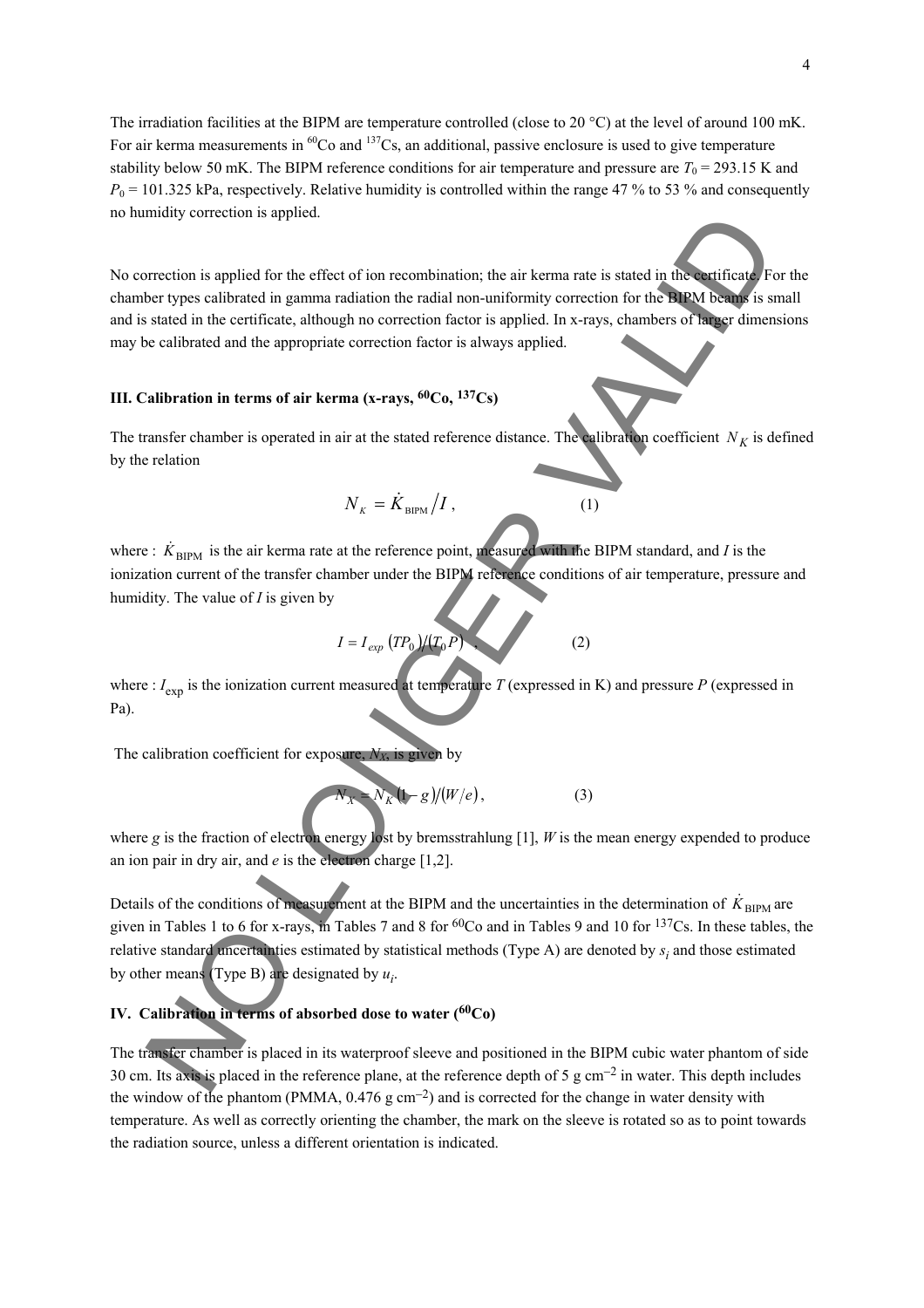The calibration coefficient,  $N_{D,w}$ , is determined using the relation

$$
N_{D,\mathbf{w}} = \dot{D}_{\mathbf{w}} \big/ \big( I_{\mathbf{w}} k_{\mathbf{p} \mathbf{f}} \big),\tag{4}
$$

where :

 $\dot{D}_{\rm w}$  is the absorbed dose rate to water at the reference point, measured by the BIPM standard at a depth of 5 g cm<sup>-2</sup> in water;

 $I_w$  is the ionization current measured by the transfer chamber under the BIPM reference conditions of air temperature, pressure and humidity;

 $k<sub>pf</sub> = 0.9996$  is a correction factor applied to  $I<sub>w</sub>$  for the non-equivalence with water of the PMMA window of the phantom. The conditions of measurement at the BIPM are given in Table 7. The physical constants and correction factors used in the ionometric determination of the absorbed dose rate to water at  $5.6 \text{ cm}^{-2}$  are given in Table 11 along with their estimated relative uncertainties. Sometive of the three controls of the transfer channels of the signal (4) the standard of the invarianty the transfer channel by the transfer chamber under the BIPM reference conditions of  $n^2$  in water,<br>the invariant pr

# **V. Calibration in terms of ambient dose equivalent (60Co, 137Cs)**

The transfer chamber is positioned in air, with its axis in the reference plane.

The calibration coefficient,  $N_H$  is determined using the relation

$$
N_H = \dot{H}^* / I_H
$$
 (5)

where :

 $\dot{H}^*$  is the ambient dose equivalent rate. For <sup>60</sup>Co radiation,  $\dot{H}^*$  is measured by the BIPM standard. For <sup>137</sup>Cs,  $\dot{H}^*$  is deduced by calculation from the measurement of air kerma rate,

 $I_H$  is the ionization current measured by the transfer chamber under the BIPM reference conditions of air temperature, pressure and humidity.

The conditions of measurement at the BIPM are given in Tables 7 and 9 for <sup>60</sup>Co and <sup>137</sup>Cs, respectively. The physical constants and correction factors used in the ionometric determination of the ambient dose equivalent are given in Tables 12 and 13 for  ${}^{60}Co$  and  ${}^{137}Cs$  radiation, respectively.

## **VI. Use of calibration coefficients**

A secondary standard calibrated in the BIPM beam can be used in another beam, taking the calibration coefficients  $N_K$ ,  $N_{D,w}$  or  $N_H$ , obtained from (1), (4) and (5), respectively, to determine K,  $D_w$  or *H* in that beam, subject to certain provisions;

(a) The humidity conditions must not differ significantly from those of the calibration at BIPM. Otherwise, if the relative humidity is outside the range 30 % to 70 %, the curves given in [3] should be used.

(b) The conditions of measurement must not differ significantly from those of the calibration at the BIPM. Otherwise, additional corrections may be necessary (see for example [4] and [5]). Particular attention should be paid to:

- the radiation quality, particularly in the x-ray range;
- the distance from the source;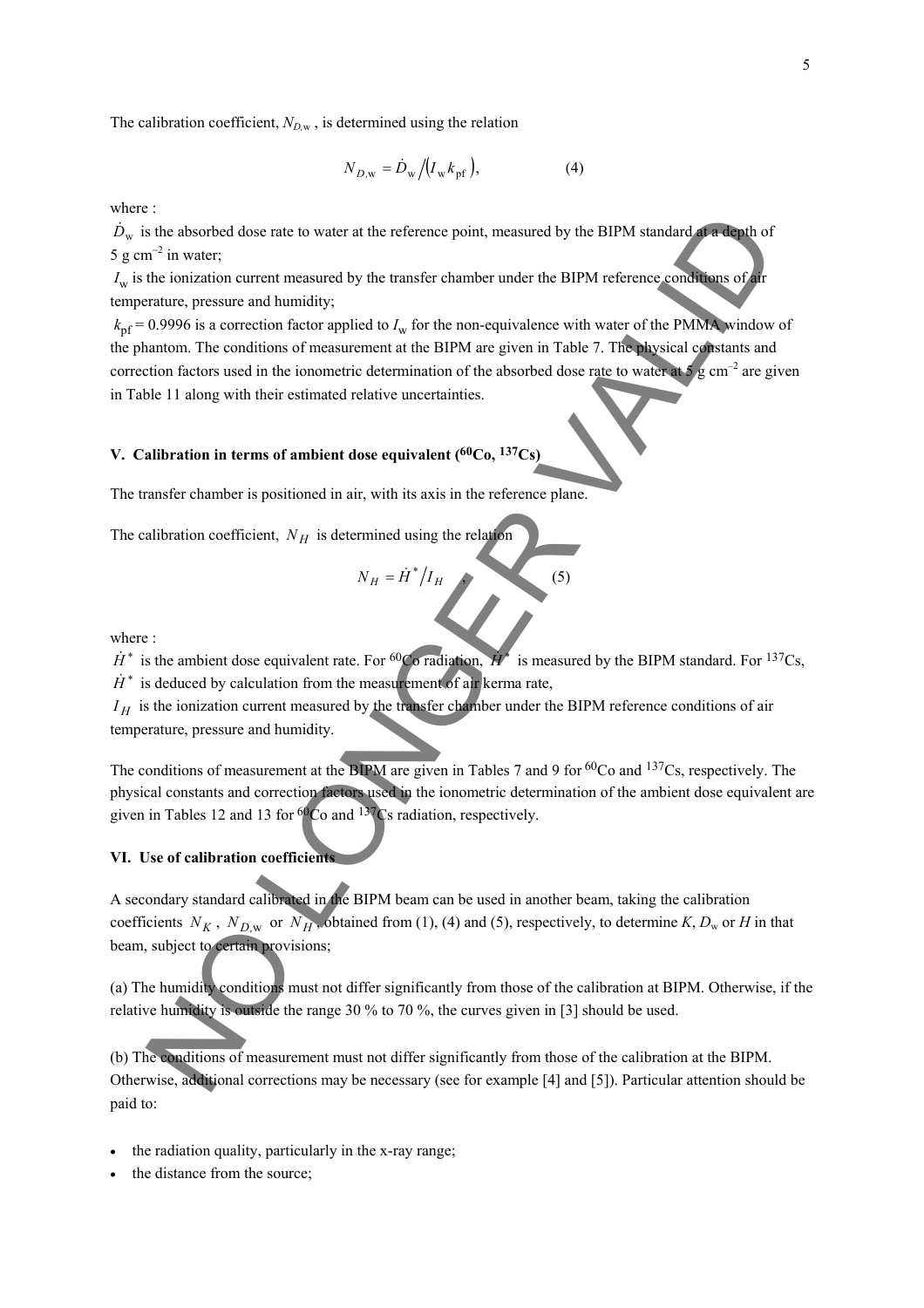- the dimensions of the radiation field, in particular as regards the radiation scattered by the stem and the support, for calibration in terms of air kerma;
- the intensity of the ionization current, which can produce a change in the ion recombination;
- the radial non-uniformity of the beam over the cross-section of the chamber [6, 7].

#### **VII. Calibration uncertainties**

The uncertainties associated with dosimetry measurements made at the BIPM are analysed in accordance with the GUM [8]. The uncertainty budget for the respective dosimetry standard is given in Tables 3, 6, 8, 10, 11, 12 and 13. The BIPM standard uncertainties are combined with the uncertainties associated with the chamber under calibration to give the combined standard uncertainty of the calibration coefficient. This value is given in the calibration certificate.

The uncertainty associated with BIPM calibrations is a combined standard uncertainty without the application of a coverage factor *k*. This long-standing practice of not applying a coverage factor is considered to facilitate the combination of the BIPM and NMI uncertainties and thus simplify the subsequent dissemination of the standard to the customers of the NMI.

The BIPM dosimetry measurements fulfil the criteria of section G6.6 of the GUM [8]. In particular, for the purpose of calculating the expanded uncertainty for their end result at a specified level of confidence, a NMI can assume that the effective degrees of freedom for a BIPM calibration is sufficient to be able to use a coverage factor  $k = 2$  for a level of confidence of approximately 95 %. Any exceptions are noted in the calibration certificate.

Calibration uncertainties<br>necessaries associated with dosinnery measurements made at the BIPM are analysed in a subset of the UM IM (18). In the uncertainty independent in the uncertainties associated with the uncertaintie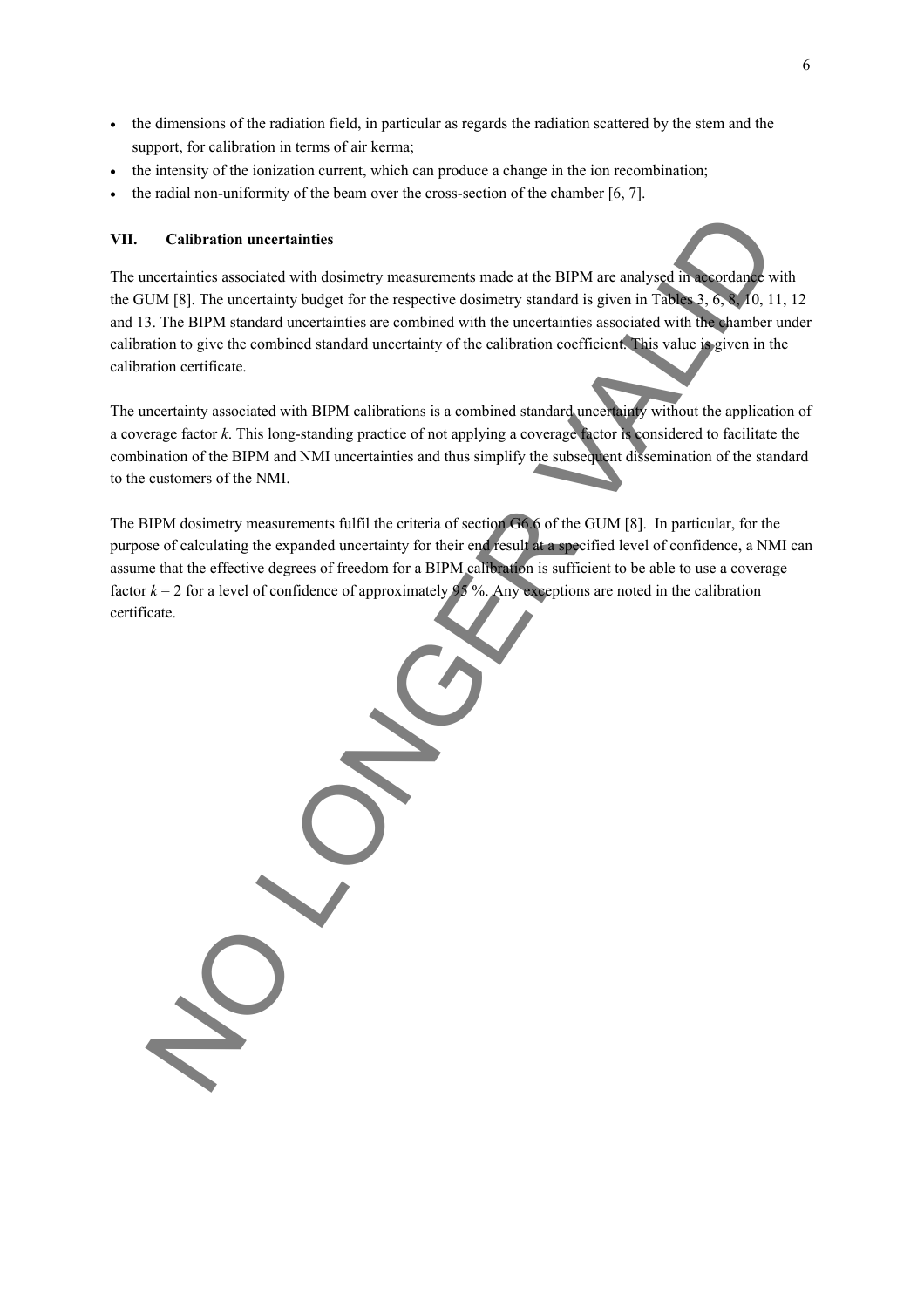# **Table 1. X-rays (10 kV to 50 kV)**

## **Conditions of measurement at the BIPM**

| Reference qualities (recommended by Section I of CCEMRI [9, 10]) |  |  |  |  |
|------------------------------------------------------------------|--|--|--|--|
|------------------------------------------------------------------|--|--|--|--|

| Distance between beryllium window of x-ray tube and reference plane of standard: 50 cm<br>Beam diameter in the reference plane: 8.4 cm<br>Air filtration : 59.4 mg cm <sup>-2</sup> (50 cm at 293.15 K and 100 kPa); beryllium filtration: $\approx$ 3.0 mm |                  |          |       |          |               |
|-------------------------------------------------------------------------------------------------------------------------------------------------------------------------------------------------------------------------------------------------------------|------------------|----------|-------|----------|---------------|
| Reference qualities (recommended by Section I of CCEMRI [9, 10])                                                                                                                                                                                            |                  |          |       |          |               |
| X-ray tube voltage /kV                                                                                                                                                                                                                                      | 10               | 30       | 25    | 50(b)    | $50(a)^{(2)}$ |
| filtration /(mm Al)                                                                                                                                                                                                                                         | $\boldsymbol{0}$ | 0.208    | 0.372 | 1.008    | 3.989         |
| half-value layer /(mm Al)                                                                                                                                                                                                                                   | 0.037            | 0.169    | 0.242 | 1.017    | 2.262         |
| $\mu/\rho^{(1)}/(\text{cm}^2 \text{ g}^{-1})$                                                                                                                                                                                                               | 14.84            | 3.66     | 2.60  | 0.75     | 0.38          |
| air kerma rate /(mGy $s^{-1}$ )                                                                                                                                                                                                                             | 1.00             | $1.00\,$ | 1.00  | $1.00\,$ | 1.00          |
| $(1)$ mass air attenuation coefficient<br>$^{(2)}$ the more-filtered of the two 50 kV radiation qualities                                                                                                                                                   |                  |          |       |          |               |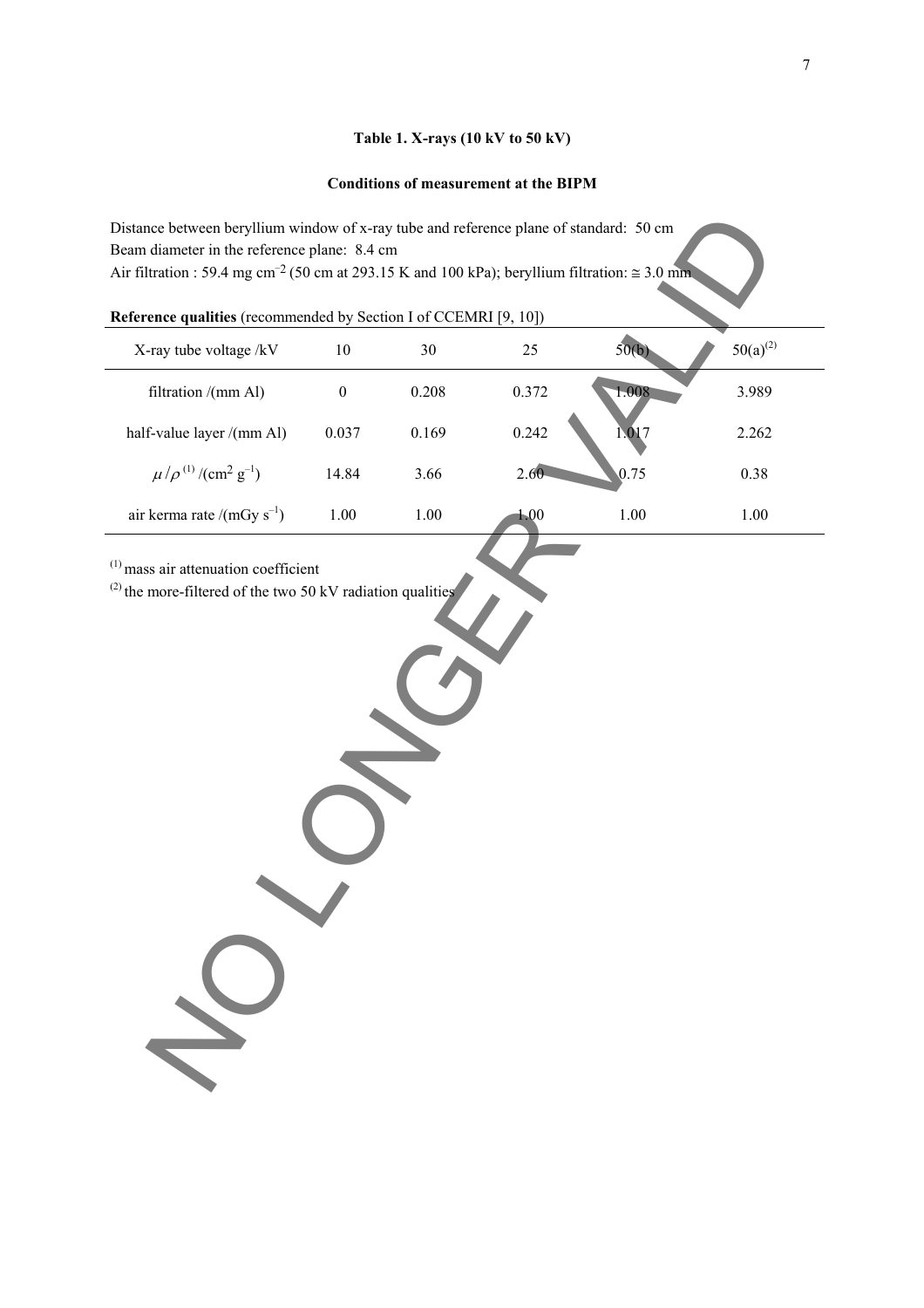# **Table 2. X-rays (10 kV to 50 kV)**

# **Physical constants and correction factors used in the BIPM determination**(1) **of the air kerma rate**

|               |                                                                                                                                                                                                  |        | the all net that are |        |        |        |
|---------------|--------------------------------------------------------------------------------------------------------------------------------------------------------------------------------------------------|--------|----------------------|--------|--------|--------|
|               | Dry air density (273.15 K, 101.325 kPa) = 1.2930 kg m <sup>-3</sup><br>$W/e = 33.97$ J C <sup>-1</sup><br>Measuring volume: 1.200 41 cm <sup>3</sup>                                             |        |                      |        |        |        |
|               | X-ray tube voltage /kV                                                                                                                                                                           | 10     | 30                   | 25     | 50(b)  | 50(a)  |
|               | <b>Correction factors</b>                                                                                                                                                                        |        |                      |        |        |        |
| $k_{\rm sc}$  | scattered radiation <sup>(2)</sup>                                                                                                                                                               | 0.9962 | 0.9972               | 0.9973 | 0.9977 | 0.9979 |
| $k_{\rm fl}$  | fluorescence <sup>(2)</sup>                                                                                                                                                                      | 0.9952 | 0.9971               | 0.9969 | 0.9980 | 0.9985 |
| $k_{\rm e}$   | electron loss                                                                                                                                                                                    | 1.0000 | 1.0000               | 1.0000 | 1.0000 | 1.0000 |
| $k_{\rm s}$   | ion recombination                                                                                                                                                                                | 1.0006 | 1,0007               | 1.0007 | 1.0007 | 1.0007 |
| $k_{\rm pol}$ | polarity                                                                                                                                                                                         | 1.0005 | 1.0005               | 1.0005 | 1.0005 | 1.0005 |
| $k_{\rm a}$   | air attenuation <sup>(3)</sup>                                                                                                                                                                   | 1.1957 | 1.0451               | 1.0319 | 1.0091 | 1.0046 |
| $k_{\rm d}$   | field distortion                                                                                                                                                                                 | 1.0000 | 1.0000               | 1.0000 | 1.0000 | 1.0000 |
| $k_{\rm l}$   | transmission through                                                                                                                                                                             | 1.0000 | 1.0000               | 1.0000 | 1.0000 | 1.0000 |
|               | edges of diaphragm                                                                                                                                                                               |        |                      |        |        |        |
| $k_{p}$       | transmission through<br>walls of standard                                                                                                                                                        | 1.0000 | 1.0000               | 1.0000 | 1.0000 | 1.0000 |
| $k_{\rm h}$   | humidity                                                                                                                                                                                         | 0.998  | 0.998                | 0.998  | 0.998  | 0.998  |
|               | $1-g$ bremsstrahlung                                                                                                                                                                             | 1.0000 | 1.0000               | 1.0000 | 1.0000 | 1.0000 |
|               | $(1)$ details on the determination of the air kerma rate are given in [11]<br>(2) new values adopted October 2003<br>(3) values at 293 15 K and 101.325 kPa for an attenuation length of 10.0 cm |        |                      |        |        |        |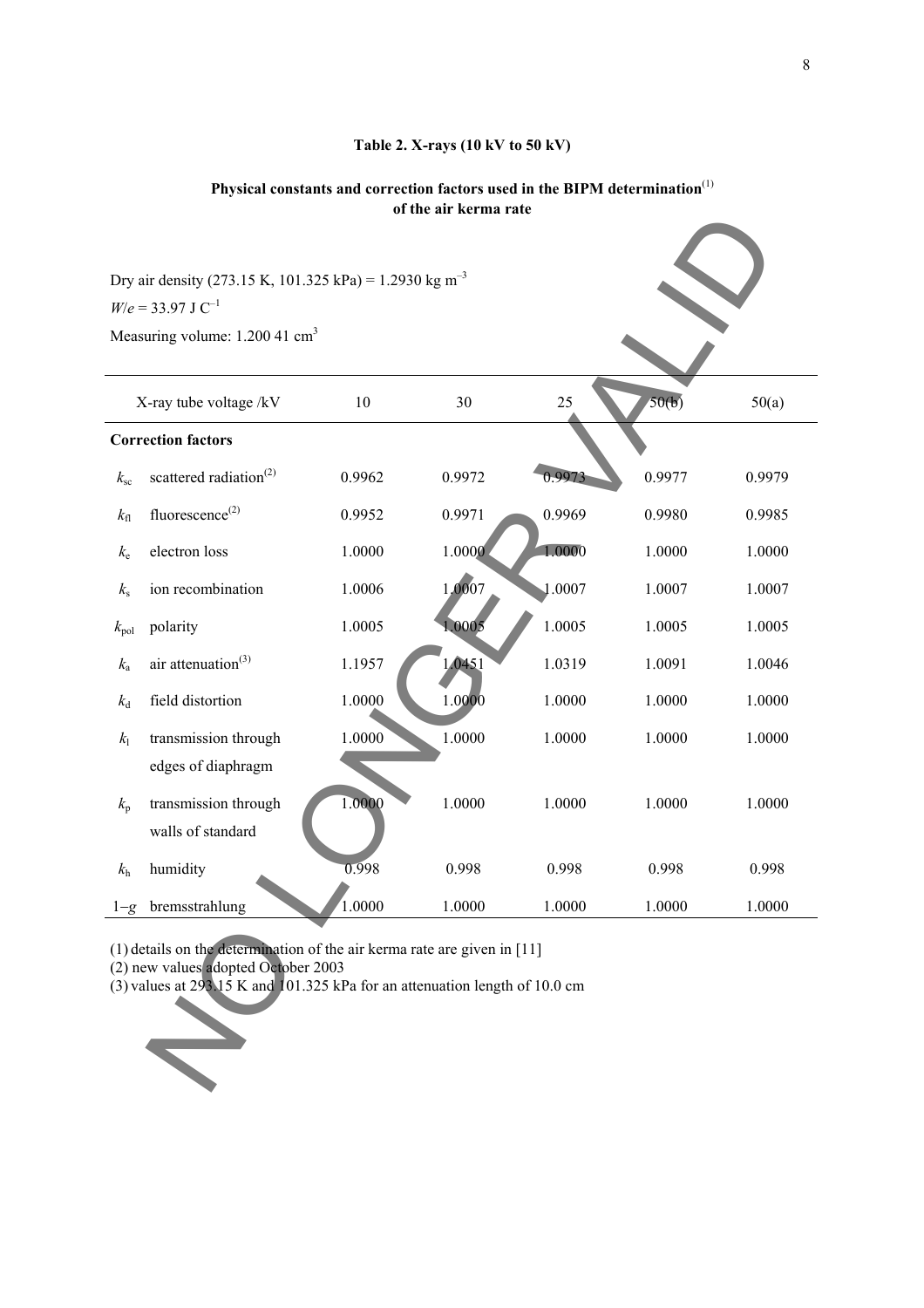|                  |                                                                                                       | $100 s_i^{(1)}$   | $100 u_i$         |
|------------------|-------------------------------------------------------------------------------------------------------|-------------------|-------------------|
|                  | <b>Physical constant</b>                                                                              |                   |                   |
|                  | dry air density                                                                                       |                   | 0.01              |
|                  | (273.15 K, 101.325 kPa)                                                                               |                   |                   |
| W/e              | $/(J C^{-1})$                                                                                         |                   | $\overline{0.15}$ |
| $\boldsymbol{g}$ |                                                                                                       |                   | 0.01              |
|                  | <b>Correction factors</b>                                                                             |                   |                   |
| $k_{\rm sc}$     | scattered radiation                                                                                   |                   | 0.03              |
| $k_{\rm fl}$     | fluorescence                                                                                          |                   | 0.05              |
| $k_{\rm e}$      | electron loss                                                                                         |                   | 0.01              |
| $k_{\rm s}$      | ion recombination                                                                                     | 0.01              | 0.01              |
| $k_{\rm pol}$    | polarity                                                                                              | 0.01              |                   |
| $k_{\rm a}$      | air attenuation                                                                                       | $\overline{0.02}$ | 0.01              |
| $k_{\rm d}$      | field distortion                                                                                      |                   | 0.07              |
| k <sub>1</sub>   | transmission through edges of diaphragm                                                               |                   | 0.01              |
| $k_{\rm p}$      | transmission through walls of standard                                                                | 0.01              |                   |
| $k_{\rm h}$      | humidity                                                                                              |                   | 0.03              |
|                  |                                                                                                       |                   |                   |
|                  | Measurement of $I/\nu\rho$                                                                            |                   |                   |
| ν                | volume $/cm3$                                                                                         | 0.03              | 0.05              |
| $\boldsymbol{I}$ | ionization current correction concerning $\rho$                                                       | 0.02              | 0.02              |
|                  | (temperature, pressure, air compressibility)                                                          |                   |                   |
|                  | positioning of standard                                                                               | 0.01              | 0.01              |
|                  |                                                                                                       |                   |                   |
|                  | Relative standard uncertainty in $K_{\text{BIPM}}$                                                    |                   |                   |
|                  | quadratic sum                                                                                         | 0.05              | 0.19              |
|                  | combined uncertainty                                                                                  |                   | 0.20              |
|                  |                                                                                                       |                   |                   |
|                  |                                                                                                       |                   |                   |
|                  | $^{(1)}$ $s_i$ represents the relative standard Type A uncertainty, estimated by statistical methods; |                   |                   |
|                  | $u_i$ represents the relative standard Type B uncertainty, estimated by other means.                  |                   |                   |

# **Estimated relative standard uncertainties in the BIPM determination of air kerma rate**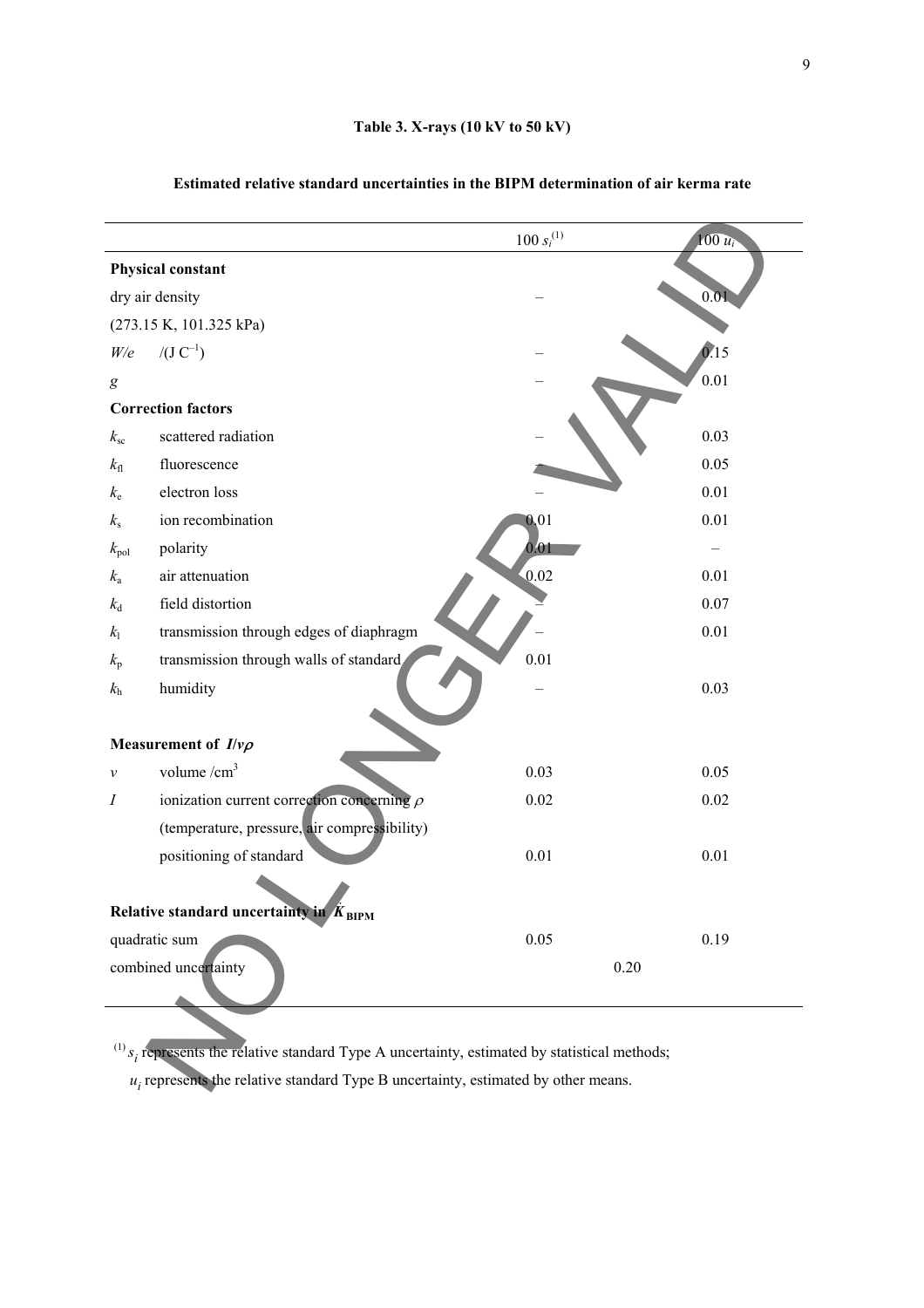#### **Table 4. X-rays (100 kV to 250 kV)**

## **Conditions of measurement at the BIPM**

| Distance between focal spot and reference plane of standard: 120 cm |       |       |       |       |  |  |
|---------------------------------------------------------------------|-------|-------|-------|-------|--|--|
| Beam diameter in the reference plane: 9.8 cm                        |       |       |       |       |  |  |
| Inherent filtration: $\approx$ 3 mm Be                              |       |       |       |       |  |  |
| Reference qualities (recommended by Section I of the CCEMRI [9])    |       |       |       |       |  |  |
| X-ray tube voltage /kV                                              | 100   | 135   | 80    | 250   |  |  |
| additional filtration /(mm Al)                                      | 3.431 | 2.228 | 2.228 | 2.228 |  |  |
| /(mm Cu)                                                            |       | 0.232 | 0.485 | 1.570 |  |  |
| half-value layer /(mm Al)                                           | 4.030 |       |       |       |  |  |
| /(mm Cu)                                                            | 0.149 | 0.489 | 0.977 | 2.484 |  |  |
| $\mu/\rho^{(1)}/(\text{cm}^2 \text{ g}^{-1})$                       | 0.290 | 0.190 | 0.162 | 0.137 |  |  |
| air kerma rate /(mGy $s^{-1}$ )                                     | 0.50  | 0.50  | 0.50  | 0.50  |  |  |
| $(1)$ mass air attenuation coefficient                              |       |       |       |       |  |  |
|                                                                     |       |       |       |       |  |  |
|                                                                     |       |       |       |       |  |  |
|                                                                     |       |       |       |       |  |  |
|                                                                     |       |       |       |       |  |  |
|                                                                     |       |       |       |       |  |  |
|                                                                     |       |       |       |       |  |  |
|                                                                     |       |       |       |       |  |  |
|                                                                     |       |       |       |       |  |  |
|                                                                     |       |       |       |       |  |  |
|                                                                     |       |       |       |       |  |  |
|                                                                     |       |       |       |       |  |  |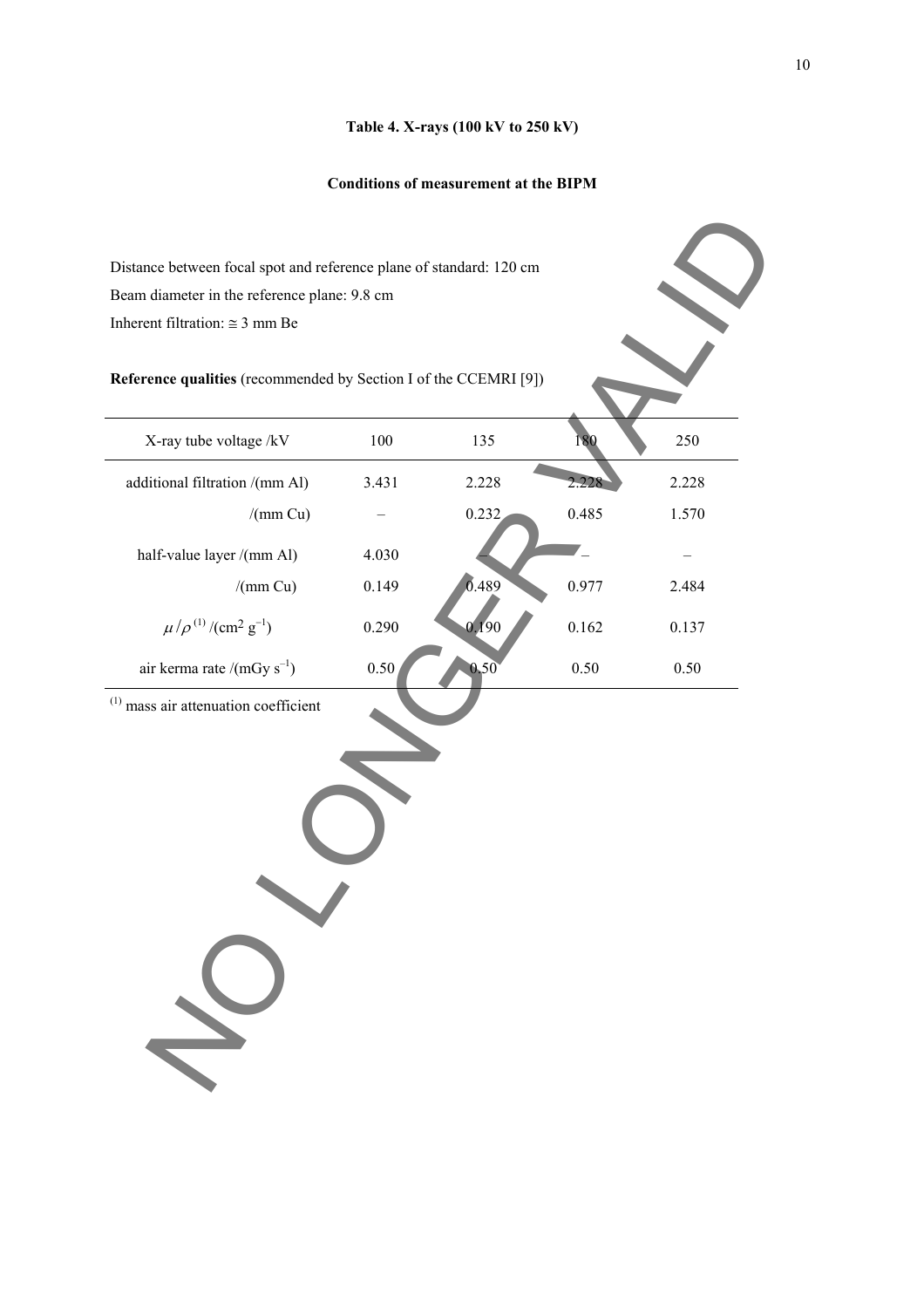# **Physical constants and correction factors used in the BIPM determination**(1) **of the air kerma rate**

| Dry air density (273.15 K, 101.325 kPa) = 1.2930 kg m <sup>-3</sup>                                                                |                                                                                   |        |        |        |             |  |  |
|------------------------------------------------------------------------------------------------------------------------------------|-----------------------------------------------------------------------------------|--------|--------|--------|-------------|--|--|
|                                                                                                                                    | $W/e = 33.97$ J C <sup>-1</sup>                                                   |        |        |        |             |  |  |
|                                                                                                                                    | Measuring volume: $4.6554$ cm <sup>3</sup>                                        |        |        |        |             |  |  |
|                                                                                                                                    |                                                                                   |        |        |        |             |  |  |
|                                                                                                                                    | X-ray tube voltage /kV                                                            | 100    | 135    | 180    | $\bar{2}50$ |  |  |
|                                                                                                                                    | <b>Correction factors</b>                                                         |        |        |        |             |  |  |
| $k_{\rm sc}$                                                                                                                       | scattered radiation <sup>(2)</sup>                                                | 0.9952 | 0.9959 | 0.996  | 0.9974      |  |  |
| $k_{\rm fl}$                                                                                                                       | fluorescence <sup>(2)</sup>                                                       | 0.9985 | 0.9992 | 0.9994 | 0.9999      |  |  |
| $k_{\rm e}$                                                                                                                        | electron $loss^{(2)}$                                                             | 1.0000 | 1.0016 | 1.0043 | 1.0073      |  |  |
| $k_{\rm s}$                                                                                                                        | ion recombination                                                                 | 1.0010 | 1.0010 | 1.0010 | 1.0010      |  |  |
| $k_{\rm pol}$                                                                                                                      | polarity                                                                          | 1.0002 | 1.0002 | 1.0002 | 1.0002      |  |  |
| $k_{\rm a}$                                                                                                                        | air attenuation <sup>(3)</sup>                                                    | 1.0099 | 1.0065 | 1.0055 | 1.0047      |  |  |
| $k_{\rm d}$                                                                                                                        | field distortion                                                                  | 1.0000 | 1.0000 | 1.0000 | 1.0000      |  |  |
| $k_{\rm l}$                                                                                                                        | transmission through                                                              | 0.9999 | 0.9998 | 0.9997 | 0.9996      |  |  |
|                                                                                                                                    | edges of diaphragm                                                                |        |        |        |             |  |  |
| $k_{p}$                                                                                                                            | transmission through                                                              | 1.0000 | 1.0000 | 0.9999 | 0.9988      |  |  |
|                                                                                                                                    | walls of standard                                                                 |        |        |        |             |  |  |
| $k_{\rm h}$                                                                                                                        | humidity                                                                          | 0.998  | 0.998  | 0.998  | 0.998       |  |  |
| $1 - g$                                                                                                                            | bremsstrahlung                                                                    | 0.9999 | 0.9999 | 0.9998 | 0.9997      |  |  |
| $^{(1)}$ details on the determination of the air kerma rate can be found in [12]<br><sup>(2)</sup> new values adopted October 2003 |                                                                                   |        |        |        |             |  |  |
|                                                                                                                                    | $^{(3)}$ values at 293.15 K and 101.325 kPa for an attenuation length of 28.15 cm |        |        |        |             |  |  |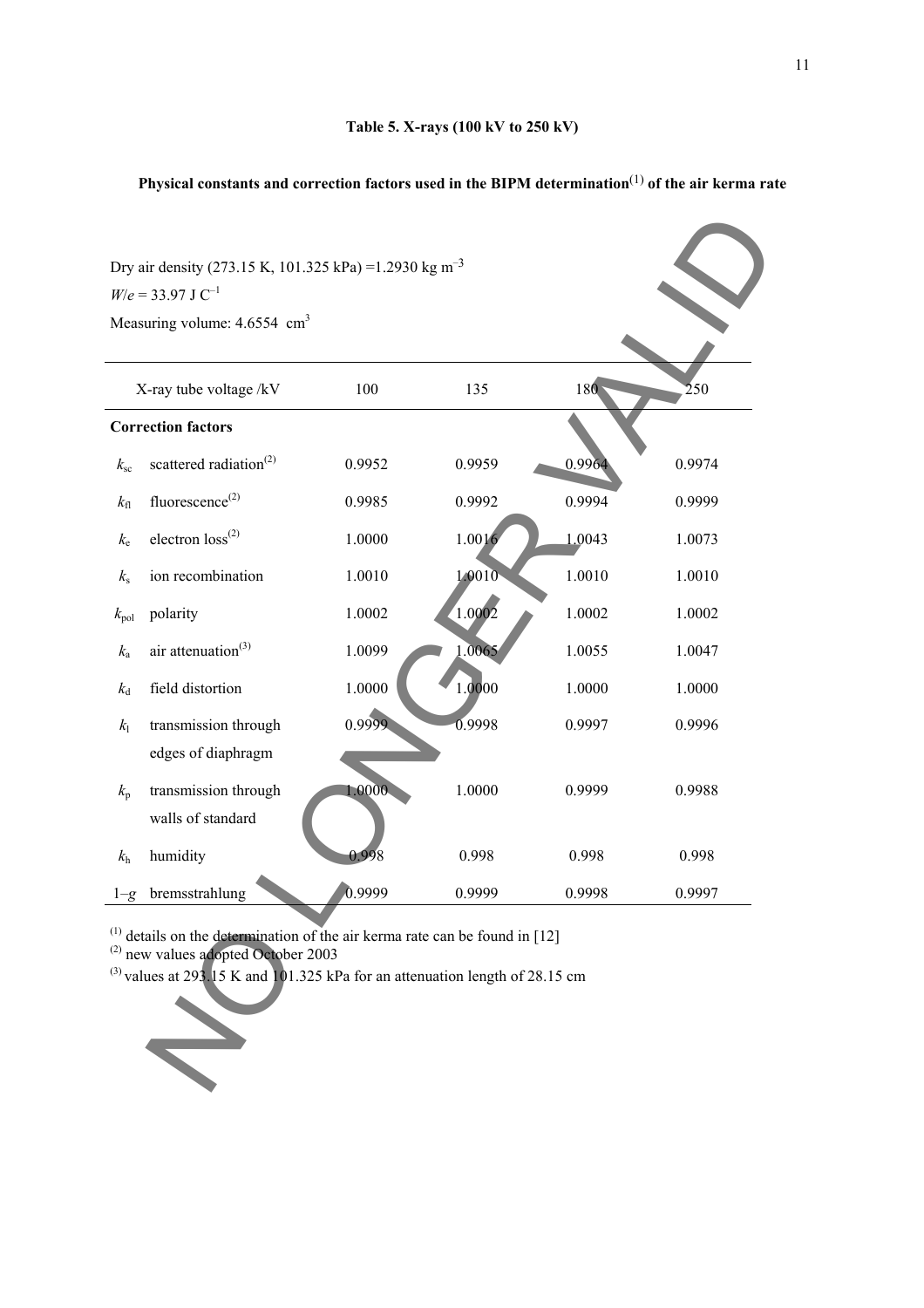|                  |                                                                                                       | $100\,{s_i}^{(1)}$ | $100 u_i$     |
|------------------|-------------------------------------------------------------------------------------------------------|--------------------|---------------|
|                  | Physical constant                                                                                     |                    |               |
|                  | dry air density                                                                                       |                    | 0.01          |
|                  | (273.15 K, 101.325 kPa)                                                                               |                    |               |
| W/e              | $/(J C^{-1})$                                                                                         |                    | $\ddot{0.15}$ |
| $\boldsymbol{g}$ |                                                                                                       |                    | 0.01          |
|                  | <b>Correction factors</b>                                                                             |                    |               |
| $k_{\rm sc}$     | scattered radiation                                                                                   |                    | 0.03          |
| $k_{\rm fl}$     | fluorescence                                                                                          |                    | 0.03          |
| $k_{\rm e}$      | electron loss                                                                                         |                    | 0.09          |
| $k_{\rm s}$      | ion recombination                                                                                     | 0.02               | 0.01          |
| $k_{\rm a}$      | air attenuation                                                                                       | 0.02               | 0.01          |
| $k_{\rm d}$      | field distortion                                                                                      |                    | 0.07          |
| $k_{\rm l}$      | transmission through edges of                                                                         |                    | 0.01          |
|                  | diaphragm                                                                                             |                    |               |
| $k_{\rm p}$      | transmission through walls of standard                                                                | 0.01               |               |
| $k_{\rm h}$      | humidity                                                                                              |                    | 0.03          |
|                  |                                                                                                       |                    |               |
|                  | Measurement of $I/\nu\rho$                                                                            |                    |               |
| $\mathcal V$     | volume /cm <sup>3</sup>                                                                               | 0.01               | 0.05          |
| $\boldsymbol{I}$ | ionization current correction                                                                         | 0.02               | 0.02          |
|                  | concerning $\rho$ (temperature, pressure,                                                             |                    |               |
|                  | air compressibility)                                                                                  |                    |               |
|                  | positioning of standard                                                                               | 0.01               | 0.01          |
|                  |                                                                                                       |                    |               |
|                  | Relative standard uncertainty in $K_{\text{BIPM}}$                                                    |                    |               |
|                  | quadratic sum                                                                                         | 0.04               | 0.20          |
|                  | combined uncertainty                                                                                  |                    | 0.21          |
|                  |                                                                                                       |                    |               |
|                  |                                                                                                       |                    |               |
|                  | $^{(1)}$ $s_i$ represents the relative standard Type A uncertainty, estimated by statistical methods; |                    |               |

# **Estimated relative standard uncertainties in the BIPM determination of air kerma rate**

 $u_i$  represents the relative standard Type B uncertainty, estimated by other means.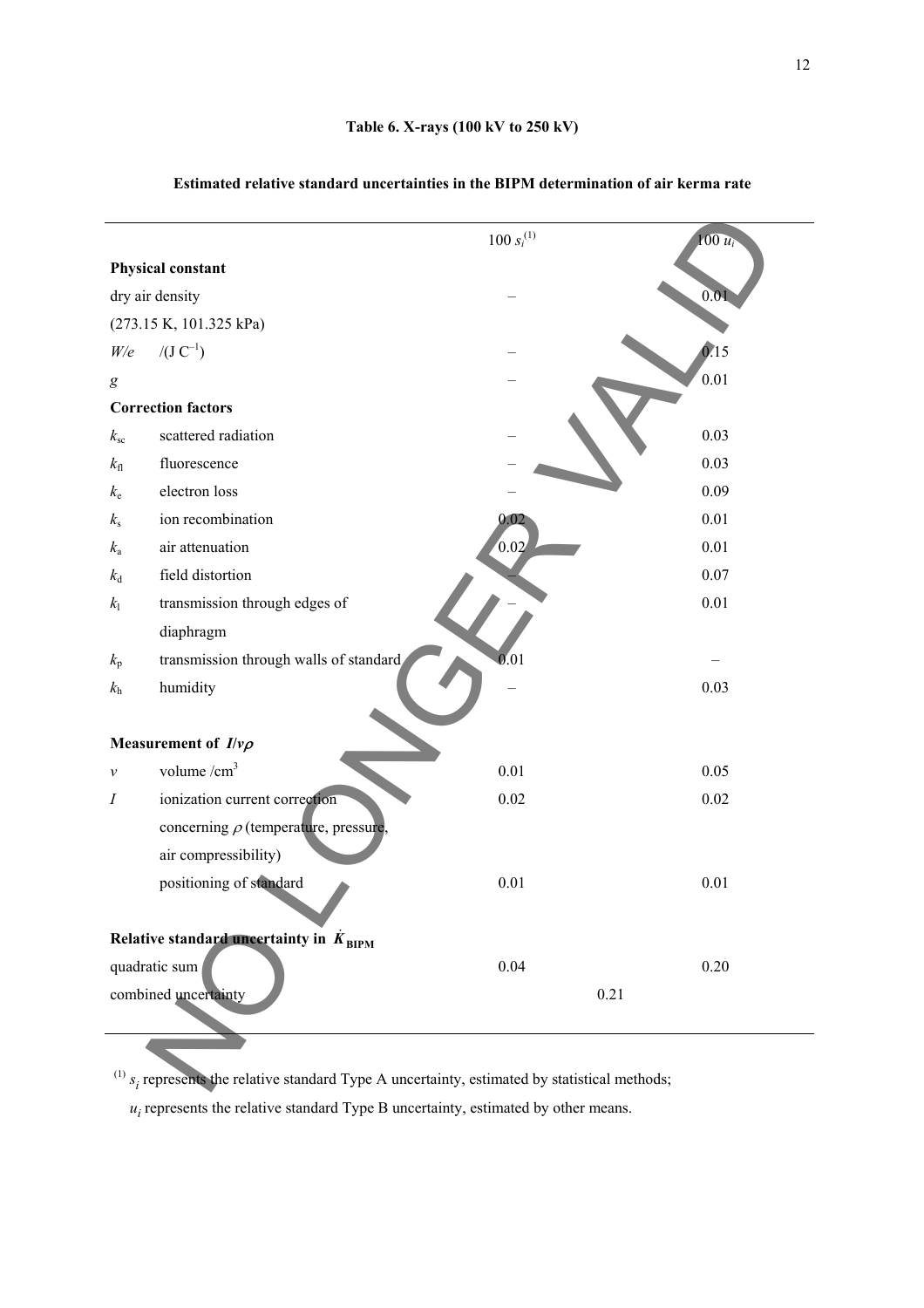## **Table 7. 60Co gamma radiation**

13

#### **Conditions of measurement at the BIPM**



<sup>(1)</sup> The photon fluence rate at the centre of each side of the 10 cm  $\times$  10 cm field is 50 % of the photon fluence rate at the centre of the square.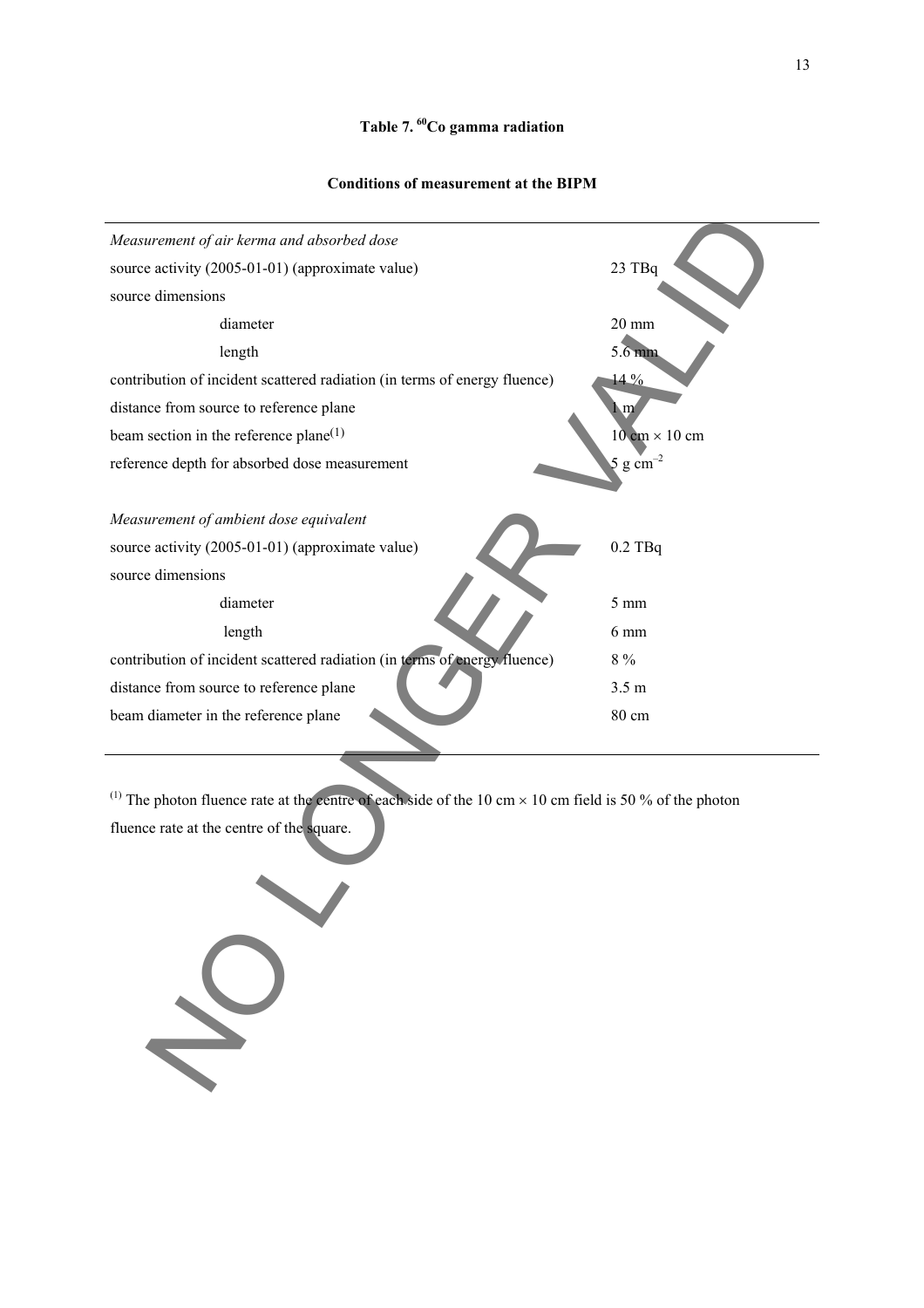| <b>Physical constant</b><br>dry air density /(kg m <sup>-3</sup> )                                                                                           | value<br>1.2930 | $100 s_i$ | $100u_i$     |
|--------------------------------------------------------------------------------------------------------------------------------------------------------------|-----------------|-----------|--------------|
|                                                                                                                                                              |                 |           |              |
|                                                                                                                                                              |                 |           | 0,01         |
| (273.15 K, 101.325 kPa)                                                                                                                                      |                 |           |              |
| $(\mu_{en}/\rho)_{a}/(\mu_{en}/\rho)_{c}$                                                                                                                    | 0.9985          |           | 0.05         |
| stopping power ratio $\bar{s}_{c,a}$                                                                                                                         | 1.0010          |           | $0.11^{(2)}$ |
| $/(J C^{-1})$<br>W/e                                                                                                                                         | 33.97           |           |              |
| fraction of energy lost by bremsstrahlung<br>g                                                                                                               | 0.0032          |           | 0.02         |
| <b>Correction factors</b>                                                                                                                                    |                 |           |              |
| ion recombination<br>$k_{\rm s}$                                                                                                                             | 1.0015          | 0.01      | 0.01         |
| humidity<br>$k_{\rm h}$                                                                                                                                      | 0.9970          |           | 0.03         |
| stem scattering<br>$k_{\rm st}$                                                                                                                              | 1.0000          | 0.01      |              |
| wall attenuation<br>$k_{\rm at}$                                                                                                                             | 1.0398          | 0.01      | 0.04         |
| mean origin of electrons<br>$k_{\rm CEP}$                                                                                                                    | 0.9922          |           | 0.01         |
| wall scattering<br>$k_{\rm sc}$                                                                                                                              | 0.9720          | 0.01      | 0.07         |
| axial non-uniformity<br>$k_{\rm an}$                                                                                                                         | 0.9964          |           | 0.07         |
| radial non-uniformity<br>$k_{\rm m}$                                                                                                                         | .0016           | 0.01      | 0.02         |
| Measurement of $I/\nu\rho$                                                                                                                                   |                 |           |              |
| volume $/cm3$<br>$\mathcal V$                                                                                                                                | $6.8028^{(3)}$  | 0.01      | 0.03         |
| ionization current correction concerning $\rho$<br>Ι                                                                                                         |                 | 0.01      | 0.02         |
| (temperature, pressure, air                                                                                                                                  |                 |           |              |
| compressibility)                                                                                                                                             |                 |           |              |
| Relative standard uncertainty in $K_{\text{BIPM}}$                                                                                                           |                 |           |              |
| quadratic sum                                                                                                                                                |                 | 0.03      | 0.17         |
| combined uncertainty                                                                                                                                         |                 | 0.17      |              |
| $(1)$ details on the determination of air kerma rate are given in [13]                                                                                       |                 |           |              |
| (2) the uncertainty of the product of the stopping power ratio and $W/e$ is estimated to be the same for                                                     |                 |           |              |
| determinations of air kerma and absorbed dose [14]. The present value supersedes that quoted in the Rapport<br>BIPM-96/1, as agreed by the CCRI in 1999 [15] |                 |           |              |

# **Physical constants and correction factors used in the BIPM determination**(1) **of the air kerma rate, and their estimated relative standard uncertainties**

(2) the uncertainty of the product of the stopping power ratio and *W/e* is estimated to be the same for determinations of air kerma and absorbed dose [14]. The present value supersedes that quoted in the Rapport BIPM-96/1, as agreed by the CCRI in 1999 [15] (3) standard CH5-1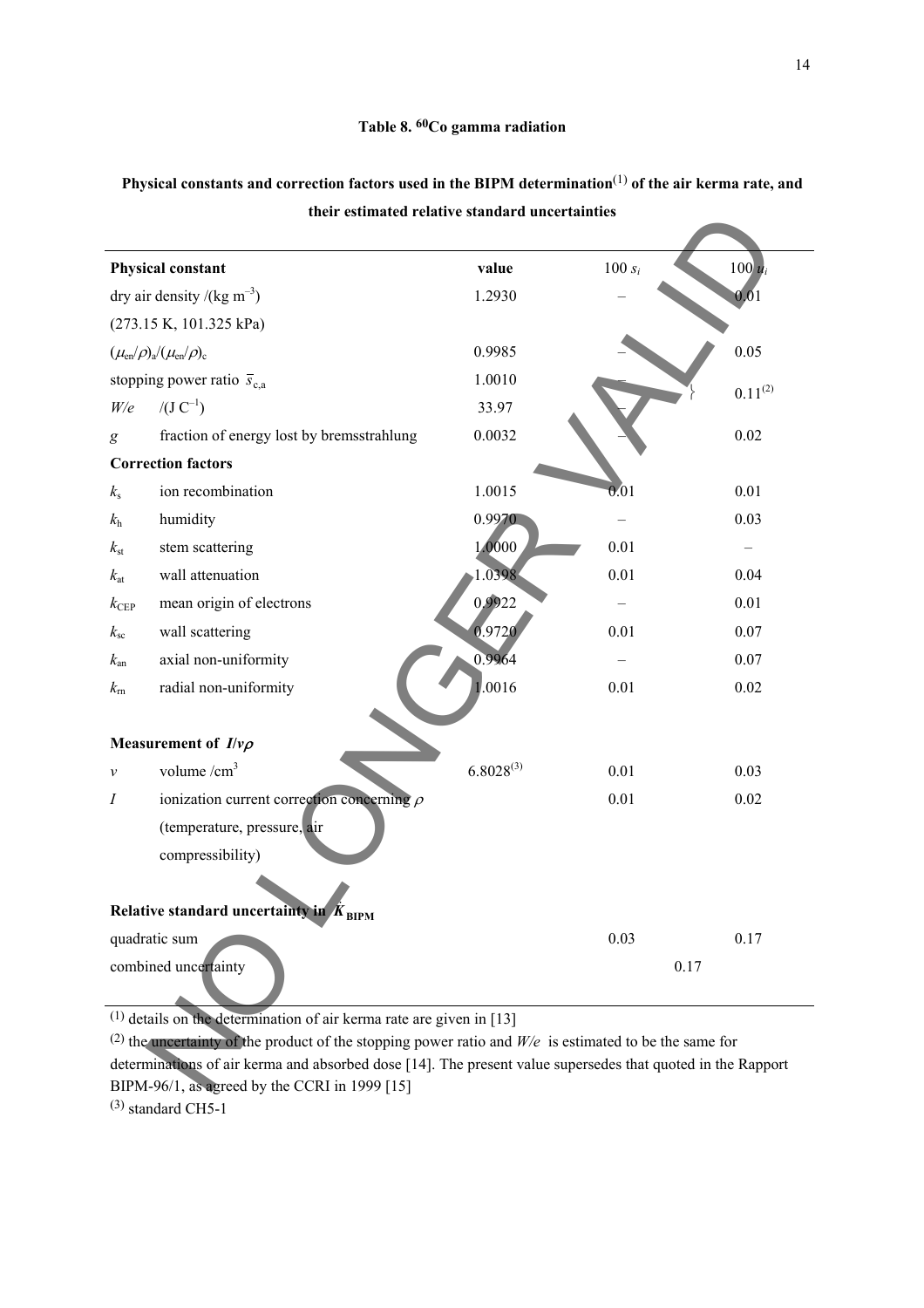| Physical constants and correction factors used in the BIPM ionometric determination <sup>(1)</sup> of the absorbed |  |                                                                                                   |  |
|--------------------------------------------------------------------------------------------------------------------|--|---------------------------------------------------------------------------------------------------|--|
|                                                                                                                    |  | dose rate to water at 5 $g \text{ cm}^{-2}$ , and their estimated relative standard uncertainties |  |

| Physical constants and correction factors used in the BIP/M fonometric determination to the absorbed<br>dose rate to water at 5 $g \text{ cm}^{-2}$ , and their estimated relative standard uncertainties |                |              |              |
|-----------------------------------------------------------------------------------------------------------------------------------------------------------------------------------------------------------|----------------|--------------|--------------|
| <b>Physical constant</b>                                                                                                                                                                                  | value          | $100 s_i$    | $100 u_i$    |
| dry air density /(kg m <sup>-3</sup> )                                                                                                                                                                    | 1.2930         |              | 0.01         |
| (273.15 K, 101.325 kPa)                                                                                                                                                                                   |                |              |              |
| $(\mu_{en}/\rho)_{w}/(\mu_{en}/\rho)_{c}$                                                                                                                                                                 | $1.1125^{(2)}$ | $0.01^{(2)}$ | $0.14^{(2)}$ |
| stopping power ratio $\bar{s}_{c,a}$                                                                                                                                                                      | 1.0030         |              | $0.11^{(3)}$ |
| $/(J C^{-1})$<br>W/e                                                                                                                                                                                      | 33.97          |              |              |
| <b>Correction factors</b>                                                                                                                                                                                 |                |              |              |
| fluence perturbation<br>$k_{\rm p}$                                                                                                                                                                       | 1.1107         | 0.05         | 0.17         |
| polythene envelope of the chamber<br>$k_{\rm ps}$                                                                                                                                                         | 0.9994         | 0.01         | 0.01         |
| front face of the phantom<br>$k_{\rm pf}$                                                                                                                                                                 | 0.9996         |              | 0.01         |
| radial non-uniformity<br>$k_{\rm m}$                                                                                                                                                                      | .1.0051        | 0.01         | 0.03         |
| ion recombination<br>$k_{\rm s}$                                                                                                                                                                          | 1,0015         | 0.01         | 0.01         |
| humidity<br>$k_{\rm h}$                                                                                                                                                                                   | 0.9970         |              | 0.03         |
| Measurement of $I/\nu\rho$                                                                                                                                                                                |                |              |              |
| volume $/cm3$<br>$\mathcal V$                                                                                                                                                                             | $6.8810^{(4)}$ | 0.19         | 0.03         |
| ionization current correction<br>Ι                                                                                                                                                                        |                | 0.01         | $0.02\,$     |
| concerning $\rho$ (temperature, pressure,                                                                                                                                                                 |                |              |              |
| air compressibility)<br>positioning                                                                                                                                                                       |                | 0.03         |              |
| Relative standard uncertainty in $(\dot{\bm{D}}_w)$<br>/bipm                                                                                                                                              |                |              |              |
| quadratic sum                                                                                                                                                                                             |                | 0.20         | 0.21         |
| combined uncertainty                                                                                                                                                                                      |                |              | 0.29         |
| $(1)$ details on the determination of absorbed dose to water are given in [14]                                                                                                                            |                |              |              |
| <sup>(2)</sup> included in the uncertainties for $k_p$                                                                                                                                                    |                |              |              |
| (3) the uncertainty of the product of the stopping power ratio and $W/e$ is estimated to be the same for                                                                                                  |                |              |              |
| determinations of air kerma and absorbed dose [14]. The present value supersedes that quoted in the Rapport<br>$RIDM 06/1$ as agreed by the CCDI in 1000 [15]                                             |                |              |              |

 (3) the uncertainty of the product of the stopping power ratio and *W/e* is estimated to be the same for determinations of air kerma and absorbed dose [14]. The present value supersedes that quoted in the Rapport BIPM-96/1, as agreed by the CCRI in 1999 [15]

 $(4)$  standard CH4-1.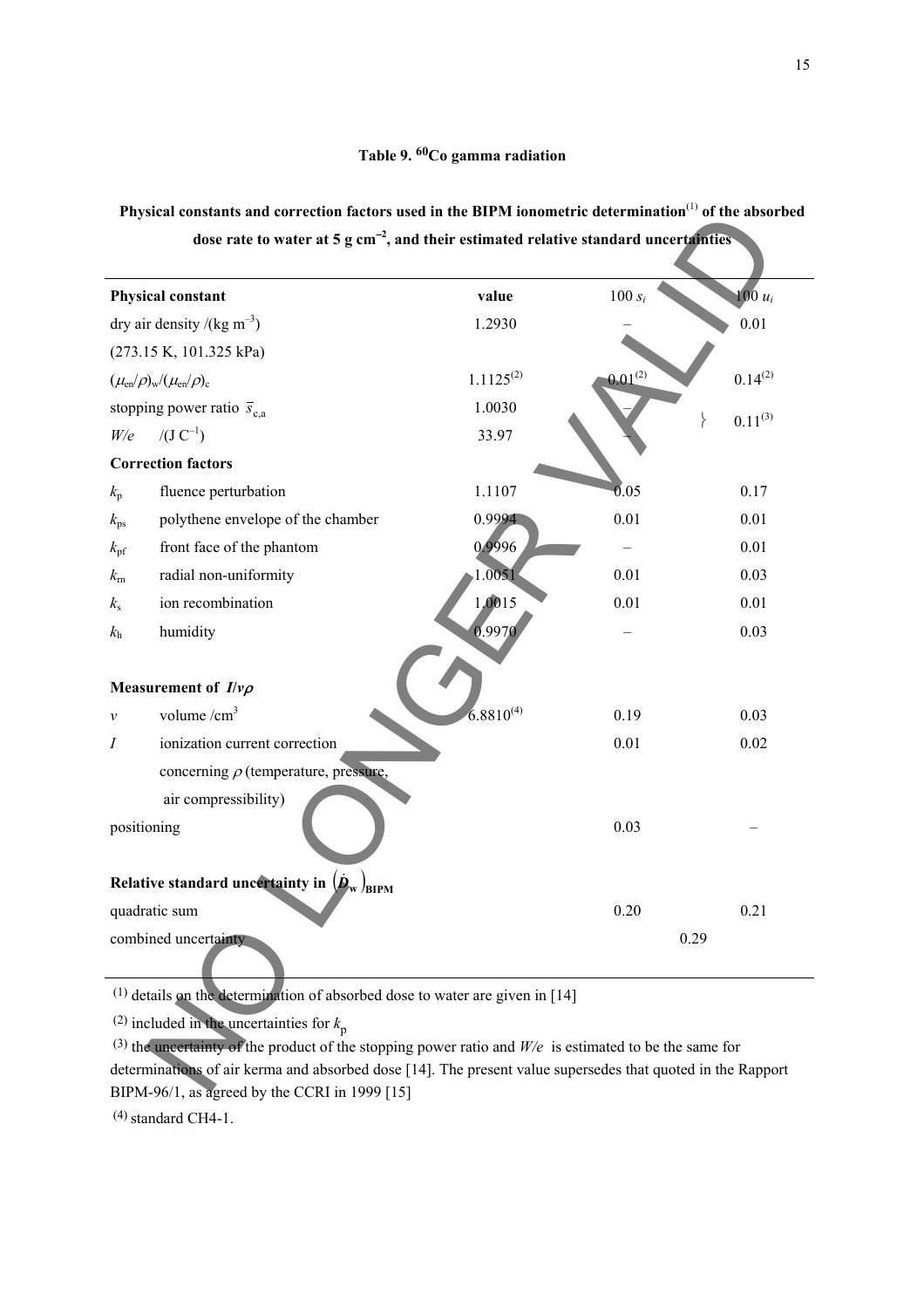|                              |                                                                                                                     | equivalent rate, and their estimated relative standard uncertainties |           |              |
|------------------------------|---------------------------------------------------------------------------------------------------------------------|----------------------------------------------------------------------|-----------|--------------|
|                              | <b>Physical constant</b>                                                                                            | value                                                                | $100 s_i$ | $100u_i$     |
|                              | dry air density /(kg m <sup>-3</sup> )                                                                              | 1.2930                                                               |           | 0,01         |
|                              | (273.15 K, 101.325 kPa)                                                                                             |                                                                      |           |              |
|                              | $(\mu_{en}/\rho)_{w}/(\mu_{en}/\rho)_{c}$                                                                           | 1.1109                                                               |           | 0.10         |
|                              | stopping power ratio $\bar{s}_{c,a}$                                                                                | 1.0010                                                               |           | $0.11^{(2)}$ |
| W/e                          | $/(J C^{-1})$                                                                                                       | 33.97                                                                |           |              |
| $\varrho$                    | (quality factor)                                                                                                    | $\,1$                                                                |           |              |
|                              | <b>Correction factors</b>                                                                                           |                                                                      |           |              |
| $k_{\rm p}$                  | fluence perturbation                                                                                                | 0.9931                                                               |           | 0.16         |
| $k_{\rm s}$                  | ion recombination                                                                                                   | 1.0014                                                               | 0.01      | 0.01         |
| $k_{\rm h}$                  | humidity                                                                                                            | 0.9970                                                               |           | 0.03         |
| $k_{\rm st}$                 | stem scattering                                                                                                     | .0000                                                                | 0.01      |              |
| $k_{\rm m}$                  | radial non-uniformity                                                                                               | 1.000                                                                |           | 0.01         |
|                              | Measurement of $I/\nu\rho$                                                                                          |                                                                      |           |              |
| $\mathcal V$                 | volume $/cm3$                                                                                                       | $6.8116^{(3)}$                                                       | 0.01      | 0.03         |
| $\boldsymbol{I}$             | ionization current correction                                                                                       |                                                                      | 0.02      | 0.02         |
|                              | concerning $\rho$ (temperature, pressure,                                                                           |                                                                      |           |              |
|                              | air compressibility)<br>Relative standard uncertainty in $(H^*)$<br>BIPM                                            |                                                                      |           |              |
|                              | quadratic sum                                                                                                       |                                                                      | 0.03      | 0.22         |
| combined uncertainty<br>0.23 |                                                                                                                     |                                                                      |           |              |
|                              | $(1)$ details on the determination of the ambient dose equivalent are given in [16]                                 |                                                                      |           |              |
|                              | <sup>(2)</sup> the uncertainty of the product of the stopping power ratio and $W/e$ is estimated to be the same for |                                                                      |           |              |
|                              | determinations of air kerma and absorbed dose [14]. The present value supersedes that quoted in the Rapport         |                                                                      |           |              |
|                              | BIPM-96/1, as agreed by the CCRI in 1999 [15]                                                                       |                                                                      |           |              |
|                              | $^{(3)}$ standard CH2.                                                                                              |                                                                      |           |              |

**Physical constants and correction factors used in the BIPM determination**(1) **of the ambient dose equivalent rate, and their estimated relative standard uncertainties**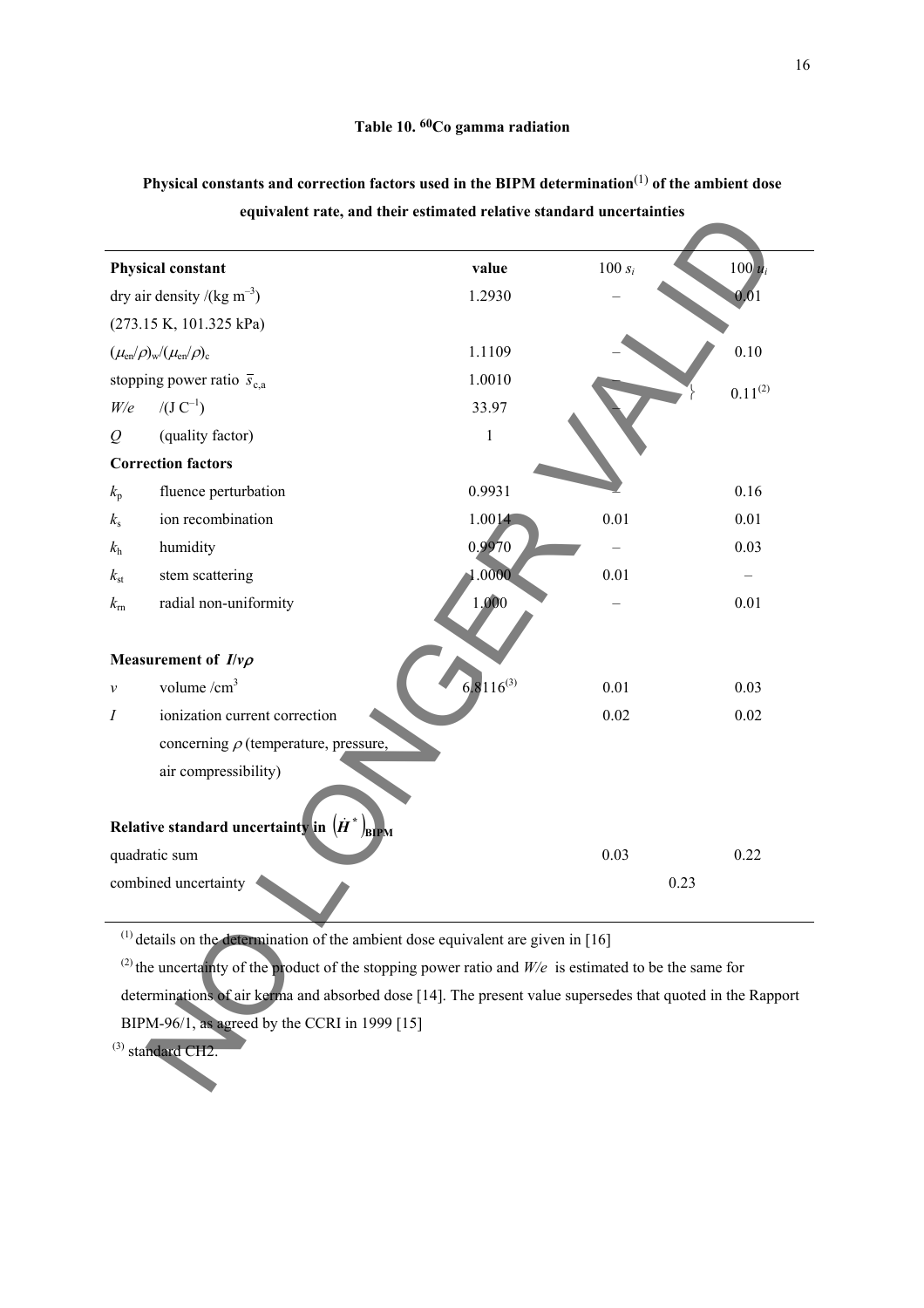# **Table 11. 137Cs gamma radiation**

#### **Conditions of measurement at the BIPM**

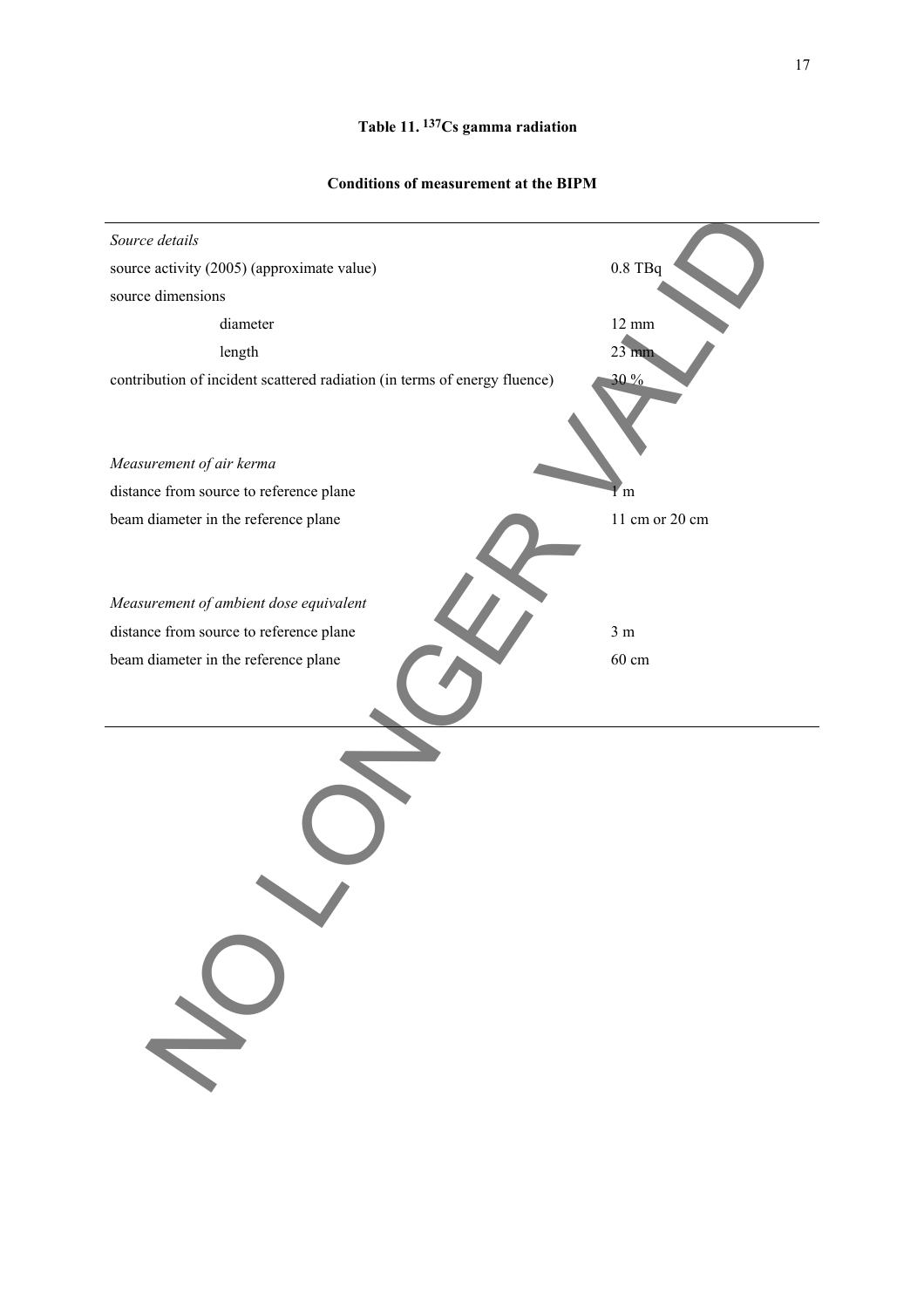| their estimated relative standard uncertainties                           |           |                                                                                                                                                                                                                                |
|---------------------------------------------------------------------------|-----------|--------------------------------------------------------------------------------------------------------------------------------------------------------------------------------------------------------------------------------|
| value                                                                     | $100 s_i$ | $100 u_i$                                                                                                                                                                                                                      |
| 1.2930                                                                    |           | 0,01                                                                                                                                                                                                                           |
|                                                                           |           |                                                                                                                                                                                                                                |
| 0.9990                                                                    |           | 0.05                                                                                                                                                                                                                           |
| 1.0104                                                                    |           | $0.11^{(2)}$                                                                                                                                                                                                                   |
| 33.97                                                                     |           |                                                                                                                                                                                                                                |
| 0.0012                                                                    |           | 0.02                                                                                                                                                                                                                           |
|                                                                           |           |                                                                                                                                                                                                                                |
| 1.0014                                                                    | 0.01      | 0.01                                                                                                                                                                                                                           |
| 0.9970                                                                    |           | 0.03                                                                                                                                                                                                                           |
| 0.9998                                                                    | 0.01      |                                                                                                                                                                                                                                |
| 1.0540                                                                    | 0.01      | 0.04                                                                                                                                                                                                                           |
| 0,9972                                                                    |           | 0.01                                                                                                                                                                                                                           |
| 0.9535                                                                    | 0.01      | 0.15                                                                                                                                                                                                                           |
| 0.9981                                                                    |           | 0.07                                                                                                                                                                                                                           |
| 1.0070                                                                    | 0.01      | 0.03                                                                                                                                                                                                                           |
|                                                                           |           |                                                                                                                                                                                                                                |
| $6.8344^{(3)}$                                                            | 0.01      | 0.10                                                                                                                                                                                                                           |
|                                                                           | 0.03      | 0.02                                                                                                                                                                                                                           |
|                                                                           |           |                                                                                                                                                                                                                                |
|                                                                           |           |                                                                                                                                                                                                                                |
|                                                                           |           |                                                                                                                                                                                                                                |
|                                                                           | 0.04      | 0.24                                                                                                                                                                                                                           |
|                                                                           | 0.24      |                                                                                                                                                                                                                                |
| $(1)$ details on the determination of the air kerma rate are given in [7] |           |                                                                                                                                                                                                                                |
|                                                                           |           |                                                                                                                                                                                                                                |
|                                                                           |           |                                                                                                                                                                                                                                |
|                                                                           |           | <sup>(2)</sup> the uncertainty of the product of the stopping power ratio and $W/e$ is estimated to be the same for air<br>kerma and absorbed dose determination [14]. The present value supersedes that quoted in the Rapport |

# **Physical constants and correction factors used in the BIPM determination**(1) **of the air kerma rate, and their estimated relative standard uncertainties**

 $^{(2)}$  the uncertainty of the product of the stopping power ratio and *W/e* is estimated to be the same for air kerma and absorbed dose determination [14]. The present value supersedes that quoted in the Rapport BIPM-96/1, as agreed by the CCRI in 1999 [15]

 $^{(3)}$  standard CH5-2.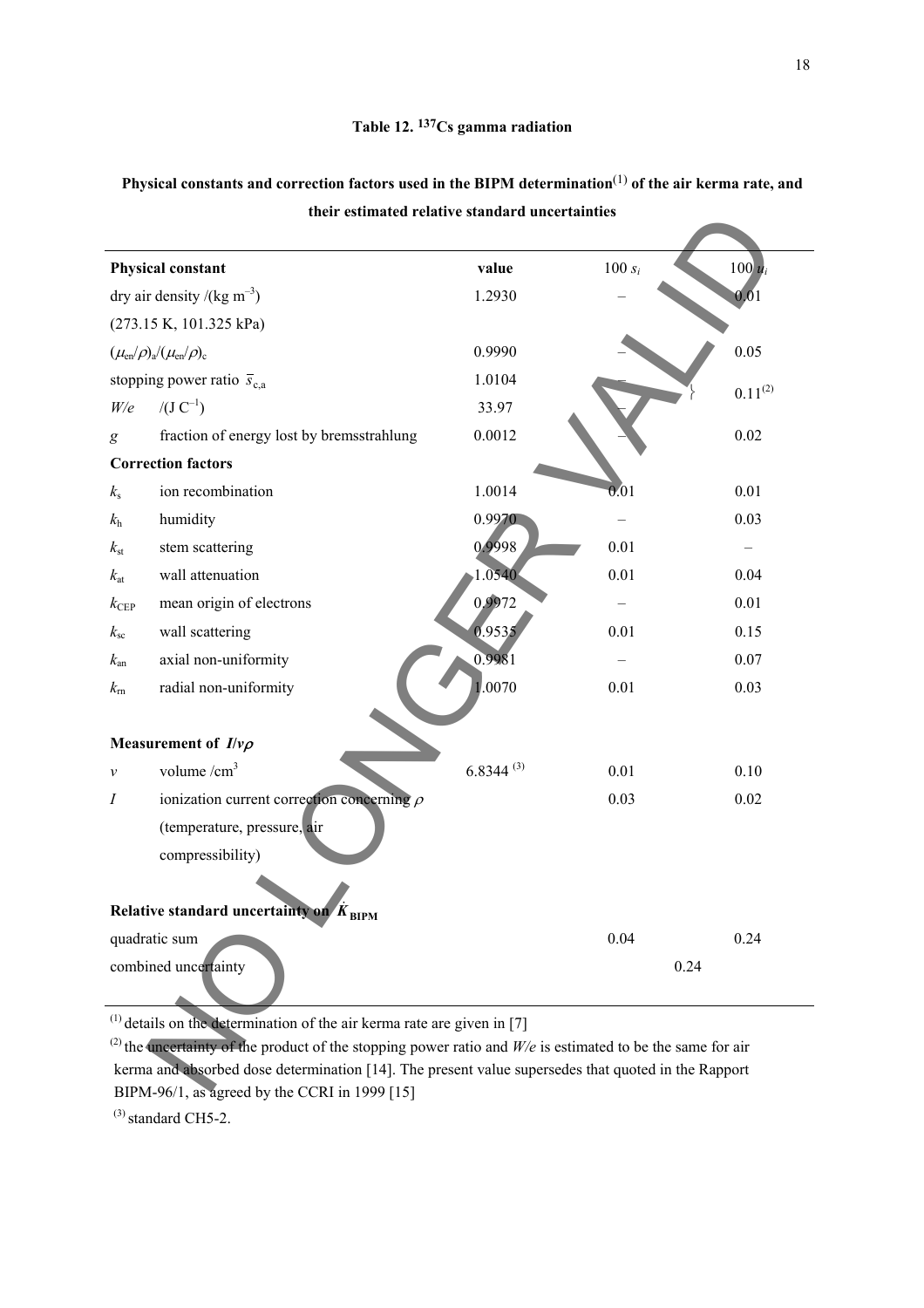# **Table 13. 137Cs gamma radiation**